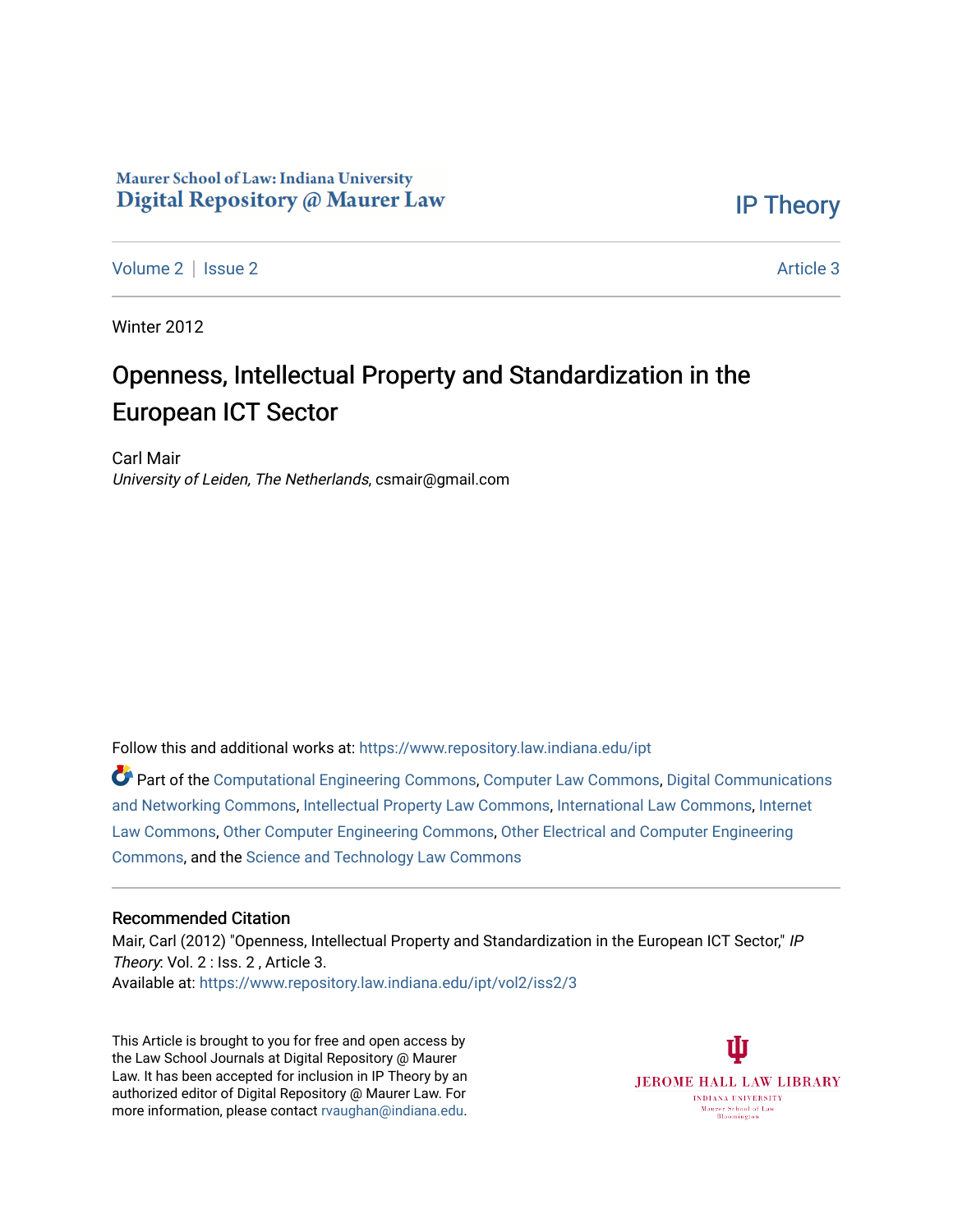# Openness, Intellectual Property and Standardization in the European ICT Sector

### Erratum

Updated author's biographical note to reflect current employment. "Carl Mair is a PhD researcher in law and computer science at the centre for eLaw, University of Leiden, The Netherlands; legal researcher at Corvers Procurement Services BV; and legal counsel at Dialog Semiconductor GmBh"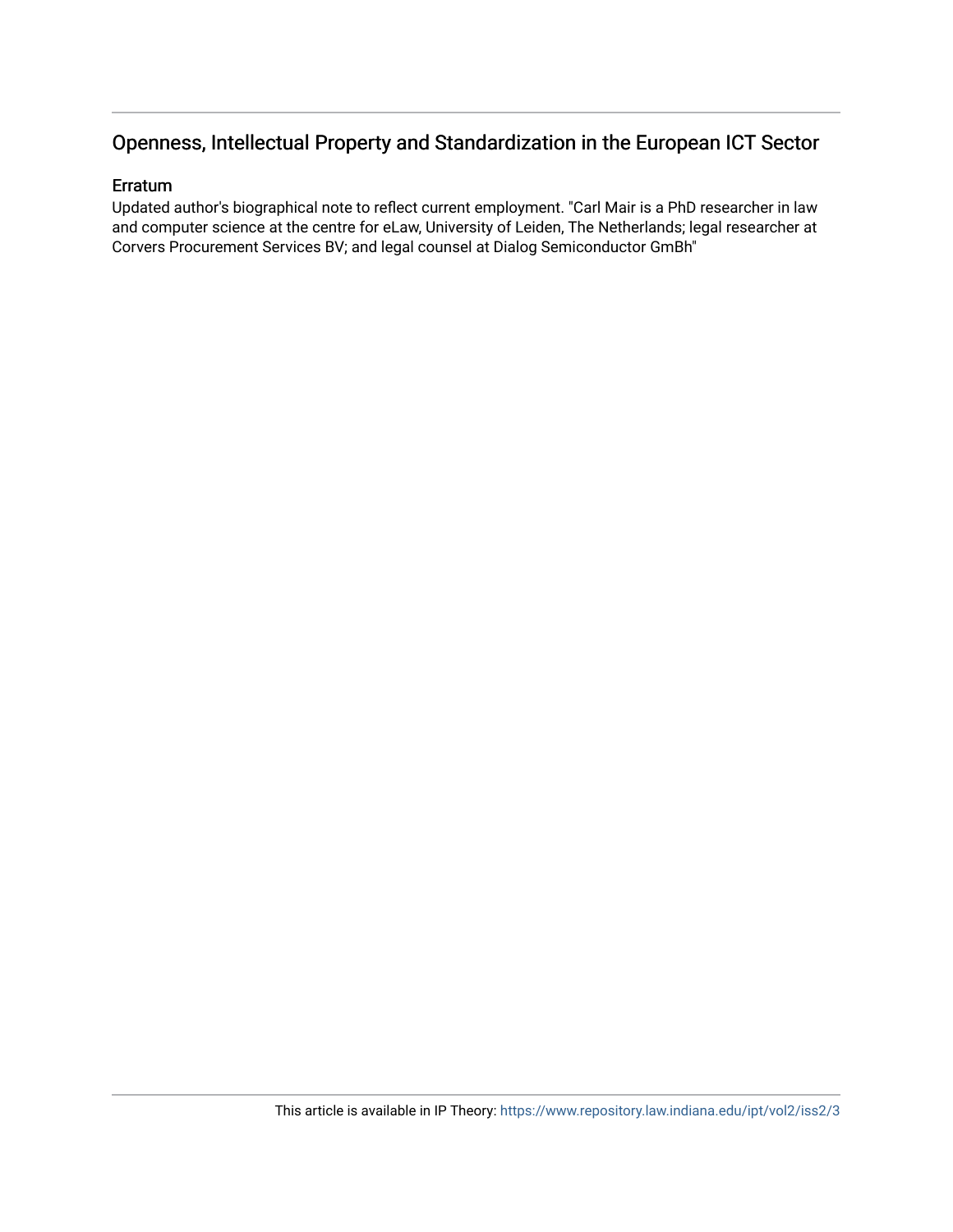

# Openness, Intellectual Property and Standardization in the European ICT Sector

Carl Mair\*

## **1. Introduction**

Interoperability standards form a key part of the microeconomic infrastructure of today's high-technology industries.<sup>1</sup> By facilitating compatibility between products and systems,<sup>2</sup> interoperability standards scaffold the growth and proliferation of networks, both real and virtual<sup>3</sup>: they enable machine-to-machine interaction (as in the case of protocols); permit programs to "speak" to one another (as in the case of interfaces), and allow information exchange between different applications and platforms (as in the case of document formats or structured data standards).4

Since networks are becoming increasingly central to the modern economy,<sup>5</sup> the character of the standards which underwrite them have attracted a growing amount of attention. In particular, the eyes of lawyers, economists and policymakers have been drawn to the way in which intellectual property rights (IPR) over interoperability standards can result in technological bottlenecks, leading to reduced competition

tion, and Antitrust Issues 193, 195 (Jerry Ellig ed., 2005).

4. For a general definition of a 'standard' which embraces all the above, see Paul A. David & Shane Greenstein, *The Economics of Compatibility Standards: An Introduction to Recent Research*, 1 Econ. of INNOVATION AND NEW TECH. 3, 4 (1990).

<sup>\*</sup> Carl Mair is a PhD researcher in law and computer science at the centre for eLaw, University of Leiden, The Netherlands; legal researcher at Corvers Procurement Services BV; legal counsel at Dialog Semiconductor GmBh. 1. GM Peter Swann, Dept. of Trade and Indus., The Economics of Standardization: Final Report for Standards and Technical Regulations Directorate 21 (Dec. 11, 2000), *available at* http://webarchive. nationalarchives.gov.uk/+/http://www.bis.gov.uk/files/file11312.pdf.

<sup>2.</sup> Tim Simcoe, *Open Standards and Intellectual Property Rights*, *in* Open Innovation: Researching <sup>a</sup> New PARADIGM 161, 162-63 (Henry Chesbrough et al. eds., 2008).

<sup>3.</sup> A "virtual network" is "a network in which participants are linked together by their economic complementarity and adherence to common technological standards rather than by physical interconnection." *See* Richard N. Langlois, *Technological Standards, Innovation, and Essential Facilities: Toward a Schumpeterian Post-Chicago Approach*, *in* Dynamic Competition and Public Policy: Technology, Innova-

<sup>5.</sup> *See generally* Yochai Benkler, The Wealth of Networks: How Social Production Transforms Markets and Freedom (2006).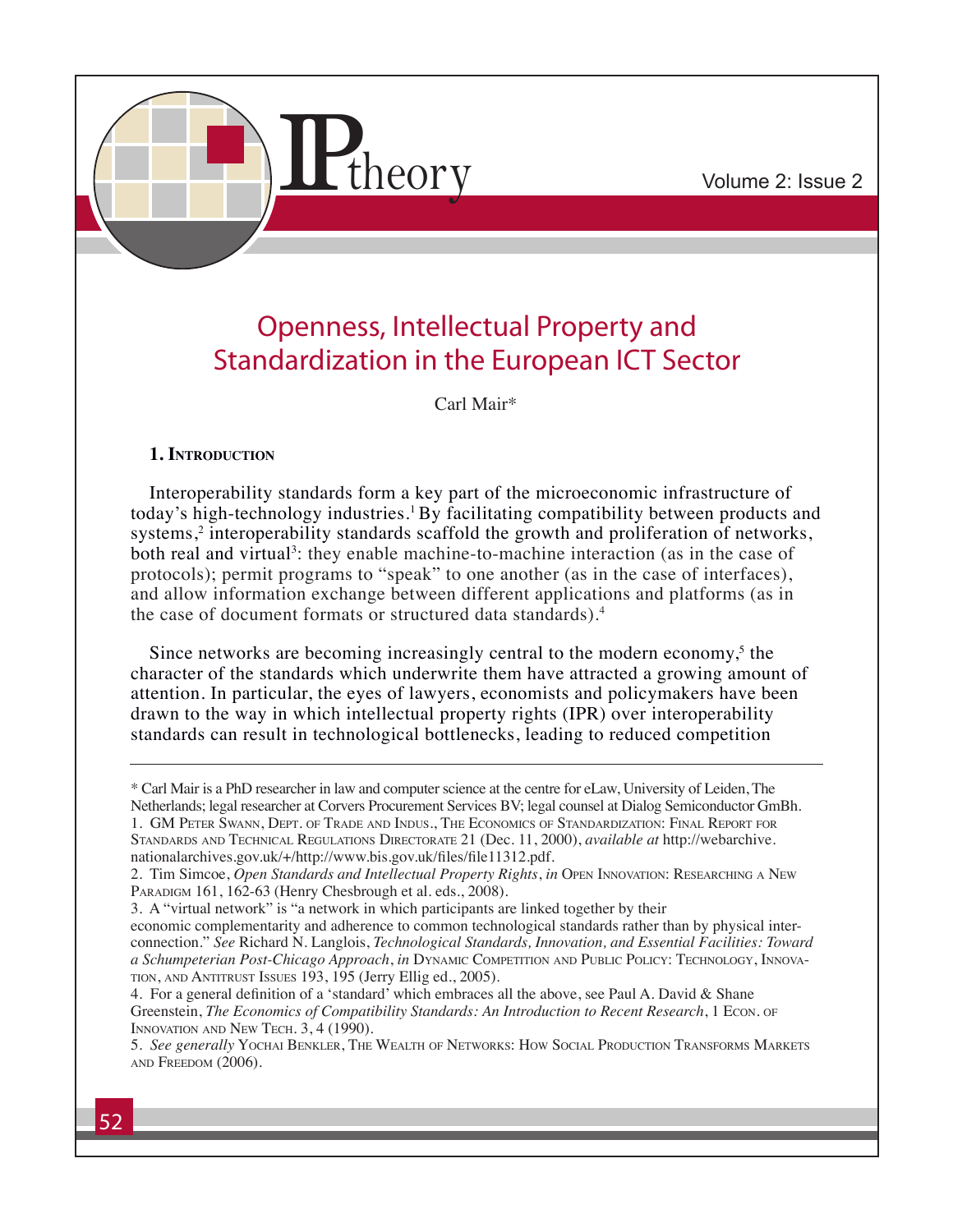and the potential for consumer harm.<sup>6</sup> The root of this concern stems from the uneasy reconciliation of two aspects of interoperability standards: that they should both incorporate leading-edge technology<sup>7</sup> as well as be generally available and accessible for implementation. The aspects fit uncomfortably together because the technological frontier is often occupied by intellectual property: 'inventive' and 'novel'<sup>8</sup> technological features which are attractive to standard-setting organizations (SSOs) may be covered by IPR such as patents, which provide their holders with the right to exclude.<sup>9</sup> Though the European Union (EU) has recently issued a revised set of *Horizontal Guidelines*, 10 which aims to encourage SSOs to adopt IPR policies that mandate licensing on Fair, Reasonable and Non-Discriminatory (FRAND) terms, a number of European stake-holders (including governments) have advocated a further opening up of interoperability standards in the form of mandatory royaltyfree  $(RF)$  licenses.<sup>11</sup> This tendency to require RF licensing of essential<sup>12</sup> IPR over interoperability standards has provoked condemnation by some powerful private sector software vendor lobbying groups<sup>13</sup> as well as by some traditional formal

6. *See generally* Mark Lemley, *Intellectual Property Rights and Standard Setting Organizations*, 90 Cal. L. Rev. 1889, 1900 (2002) ("While standardization has great economic value in many markets, group standard setting also poses some potential threats to competition").

7. Janice M. Mueller, *Patent Misuse Through the Capture of Industry Standards*, 17 Berkley Tech. L.J. 623, 649 (2002) ("Industry standards often encompass proprietary technology, including technology already patented or the subject of pending patent applications. This is not surprising because one would expect an industry standard to be built upon novel and nonobvious advances in technology rather than upon whatever is available in the public domain.").

8. For the patentability of inventions in Europe (and some other third countries) according the European Patent Office, *see* European Patent Convention, arts. 52-57, Oct. 5, 1973, 1065 U.N.T.S. 19.

9. Deriving from the so called "property rule" of IPR. The rule relating to actual damages for infringement of IPR is called the "liability rule." *See* F. Scott Kieff, *On the Economics of Patent Law and*  Policy, *in* PATENT LAW AND THEORY: A HANDBOOK OF CONTEMPORARY RESEARCH 3, 5 (Toshiko Takenaka ed., 2008).

10. *See* Communication from the Commission, Guidelines on the Applicability of Article 101 of the Treaty on the Functioning of the European Union to Horizontal Co-operation Agreements, 2011 O.J. (C 11) 1. 11. In particular, during the consultation over the revised *European Interoperability Framework*, where the European Committee for Interoperable Systems (ECIS) advocated a RF licensing regime for 'open standards,' *see infra* note 44.

12. According to the European Telecommunications Standard Institute Rules of Procedure R. 15 (Apr. 8, 2009), "ESSENTIAL as applied to IPR means that it is not possible on technical (but not commercial) grounds, taking into account normal technical practice and the state of the art generally available at the time of standardization, to make, sell, lease, otherwise dispose of, repair, use or operate EQUIPMENT or METHODS which comply with a STANDARD without infringing that IPR . . . .", *available at* http:// www.etsi.org/WebSite/document/Legal/ETSI\_IPR-Policy.pdf.

13. *See* the leaked letter from the Business Software Alliance (BSA) (composed of, inter alia, Microsoft, Apple, Adobe) in the context of the revision of the *European Interoperability Framework*, http://fsfe.org/ projects/os/bsa-letter-ec.pdf ("We urge you to vigorously advocate the language be amended to include an express endorsement of technologies made available on . . . FRAND terms, which will allow European innovators who own patents and other . . . IP . . . to participate in standards setting . . . .").

IP THEORY  $V$  volume 2: Issue 2  $\sim$  53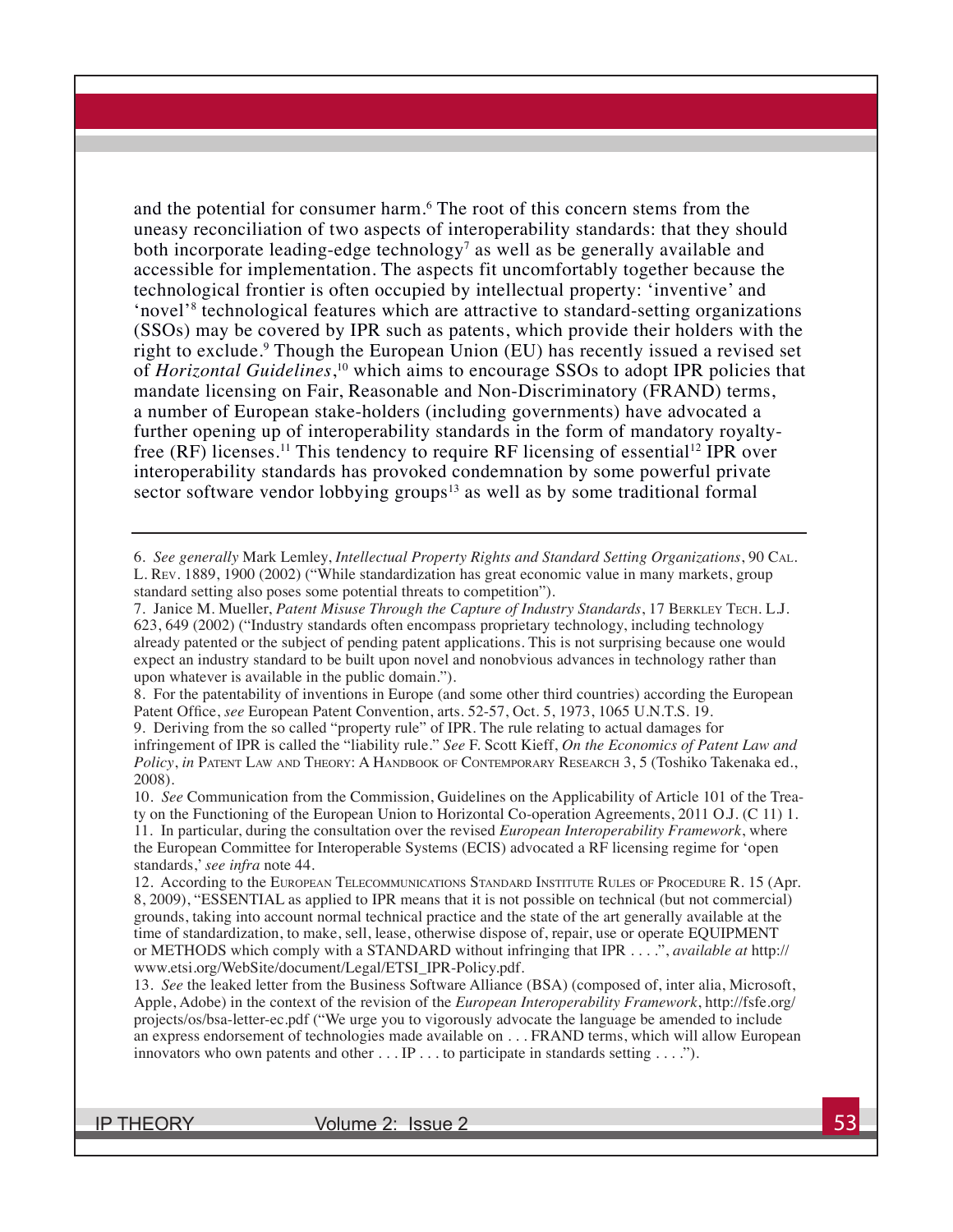SSOs.14 The critics of RF licensing argue, inter alia, that by taking the reward component out of the IP regime, the result will be interoperability standards which are less innovative and less widely-used than standards adopted accorded to a FRAND IPR policy.15 Conversely, RF licensing policy supporters argue that although essential IPRholders will lose the ability to appropriate value directly from their IP under an RF regime, they may nevertheless still benefit indirectly via harnessing the immense network effects associated with getting technology to read onto a standard.16 In addition, RF licensing supporters argue that an RF regime enables the fuller participation of open source software suppliers<sup>17</sup> in the market for implementers, which will increase competition and the uptake of the standard.18

At least part of the debate over IPR and interoperability standards centres around which approach to IP licensing deserves to wear the epithet, 'open standards'—a term of art with no fixed meaning but which carries strong political force.19 While it is not the purpose of this essay to vindicate a definition of 'open standards' which is royalty-free, this essay aims to apply pressure to one key argument of FRAND licensing supporters against RF interoperability standards: that RF standards are necessarily less innovative than their royalty-bearing equivalents. However, at the same time as supporting the notion that RF standards may be as innovative as their FRAND equivalents, this essay will also highlight

15. For example, the BSA argued against the UK government's RF open standards definition in their new procurement guidelines: "BSA strongly supports open standards as a driver of interoperability; but we are deeply concerned that by seeking to define openness in a way which requires industry to give up its intellectual property, the UK government's new policy will inadvertently reduce choice, hinder innovation and increase the costs of e-government." *See* Andy Updegrove, *Do Royalty-free Standards Stifle Innovation?*, The Standards Blog (Mar. 4, 2011, 12:23 PM), http://www.consortiuminfo.org/standardsblog/article. php?story=20110304122357355.

16. *See id*.

17. Throughout this article, "open source" will be taken to refer to "free software," as well. Technically, the distinction between the two is that the latter utilizes only so-called "copyleft" licensing practices and must meet the strict requirements promulgated by the Free Software Foundation ('FSF'). *See* Richard Stallman, *Copyleft—Pragmatic Idealism*, GNU Operating System (Sept. 20, 2011, 8:15:42), http://www.gnu.org/philosophy/pragmatic.html.

18. *See* Updegrove, *supra* note 15.

19. The term "open standards" is used frequently in political discourse, but seldom defined in a consistent way, if at all. For its use in "political" discourse, see, e.g., Neelie Kroes, former European Comm'r for Competition Policy, Barroso Comm'n, Speech at OpenForum Europe Breakfast Seminar in Brussels: Being Open About Standards (June 10, 2008), *available at* http://europa.eu/rapid/pressReleasesAction.do?reference= SPEECH/08/317&format=HTML&aged=0&language=EN&guiLanguage=en.

<sup>14.</sup> Juan Carlos López Agüí, chairman of the Joint Presidents' Group (JPG) of European ICT and electronics standards bodies CEN, CENELEC and ETSI, reportedly wrote the UK cabinet in response to their new procurement policy which mandated use of RF interoperability standards. *See* Mark Ballard, *International Alarm Rings over U.K. ICT Policy*, Public Sector IT (May 13, 2011 3:36 PM), http://www.computerweekly. com/blogs/public-sector/2011/05/international-alarm-rings-over.html ("The definition of 'open standards' . . . used by the UK government, is on a road towards excluding standards from the majority of the most important standards bodies . . . from being used in UK public procurement.").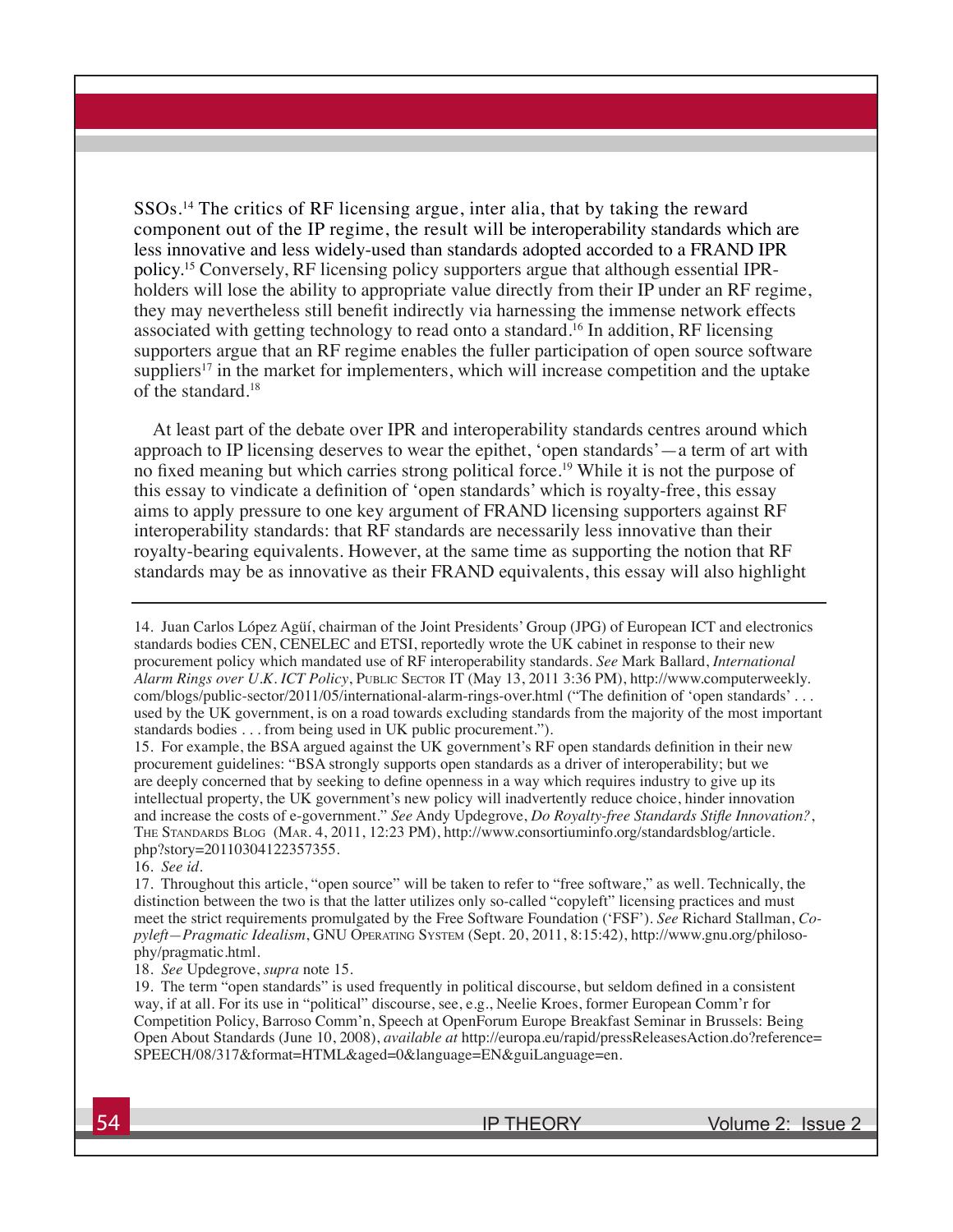their increased vulnerability to patent litigation from companies excluded by a royalty-free IPR licensing policy, such as pure IP companies. This essay will conclude that 'openness' comes at a cost and that stake-holders must be prepared to fight both strategically in terms of IP management and perhaps also on a policy-level for changes to the patent system generally.

These arguments will be structured in the following framework. Part 2 will begin by providing a brief background to the issues, including a short summary of the positions of SSOs, Member State public procurers, and the open source software community. Part 3 will then attempt to show how SSOs with an RF IPR licensing policy can still attract participants, including significant holders of relevant IP, in order to produce innovative standards. Part 4 will outline the risks associated with a RF IPR policy, focusing mainly on the challenges brought about by decreased participation in standard-setting. Part 5 will briefly outline some potential remedies to these challenges, as well as some policy considerations. Part 6 will conclude.

#### **2. Background**

From a competition policy perspective, an interoperability standard is simply a technological feature—or set of features—which competitors have agreed to not compete on in order to share in the "network effects"20 and economies of scale associated with the existence of a single dominant standard.<sup>21</sup> The benefits of a single dominant standard accrue on both the demand and supply sides simultaneously<sup>22</sup>: software suppliers reduce costs by focusing their production on a single platform<sup>23</sup>; meanwhile, consumers benefit "from a large installed base that generates lots of software and other complementary goods and services."<sup>24</sup> While fragmented standards have been shown to retard innovation,<sup>25</sup>

22. See Langlois, *supra* note 3, at 37.

IP THEORY Volume 2: Issue 2

<sup>20.</sup> These effects are divided into two categories: "direct" and "indirect." Direct network effects are predominantly a feature of real networks, and occur when users are identified with components, and simply means that the utility any adopter derives from a network is an increasing function of the number of adopters. Indirect network effects are simply the positive effects which the development of the downstream markets for complementary products (and services) have on the upstream technical platform. *See generally* Nicolas Economides*, Competition Policy in Network Industries: An Introduction*, *in* The New Economy and Beyond: Past, Present and Future 96 (Dennis W. Jansen ed., 2006).

<sup>21.</sup> According to Tom Cottrell, the Japanese computer software industry's failure to settle on a single standard (as compared to the dominant "Wintel" standard of the US and Europe) contributed towards its slow pace of innovation in the 1980s-1990s. *See* Tom Cottrell, *Fragmented Standards and the Development of Japan's Microcomputer Software Industry*, 23 Res. Pol'y 143 (1994).

<sup>23.</sup> According to Annabelle Gawer (quoting West), a "platform is an architecture of related standards . . . ." *See* Annabelle Gawer, Towards a General Theory of Technological Platforms 13 (2010) (unpublished paper), *available at* http://www2.druid.dk/conferences/viewpaper.php?id=501981&cf=43.

<sup>24.</sup> *See* Langlois, *supra* note 3, at 37.

<sup>25.</sup> See the already mentioned example of the Japanese software industry in 1980s-1990s. *See generally* Cottrell, *supra* note 21.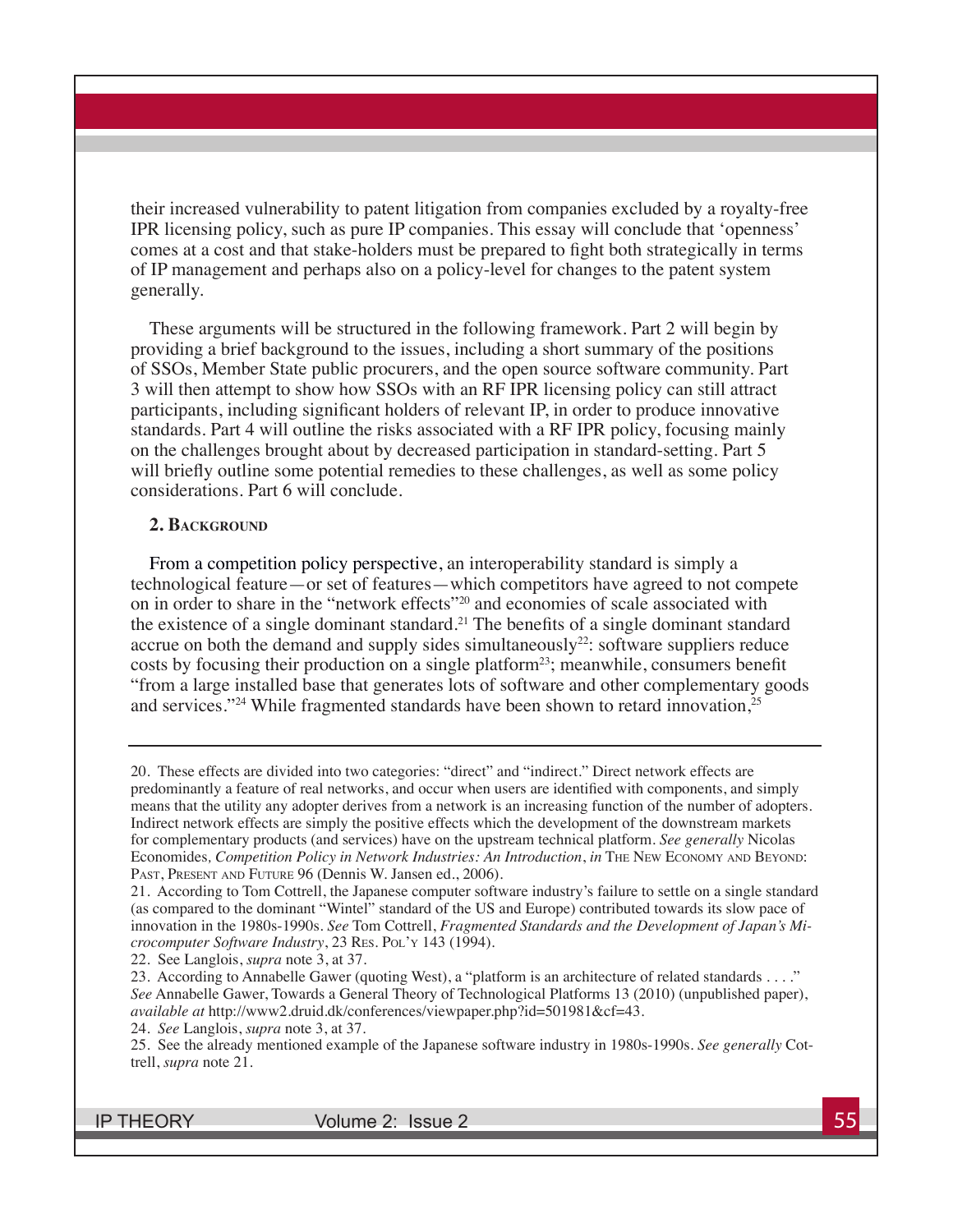cooperatively-set interoperability standards are key innovation-enablers in today's hightechnology industries by, inter alia, giving companies' R&D expenditures an important degree of certainty in what is otherwise a highly uncertain and dynamic world.<sup>26</sup>

Given their pivotal role as technological infrastructure, interoperability standards have the potential to become innovation choke points if IPR over them are abused in order to exclude competitors or to charge "excessive prices." To this end, both SSOs and public sector procurers aim to regulate the exercise of IPRs in some way. SSOs do this by requiring their members to sign up to their IPR policies. These policies usually include a duty to declare ex ante during standard formation any essential IPR over a standard as well as either mandating or requesting commitments on how the IPR will be exercised ex post in the market.

#### *2.1 Formal and Informal SSOs IPR Policies*

In the case of formal SSOs, these commitments usually entail FRAND licensing of essential IPR, which may either be binding<sup>27</sup> or simply a request to do so.<sup>28</sup> Formal SSOs have publically repudiated the notion that standards should be mandatorily licensed on a royalty-free basis.29 The *Global Standards Collaboration* (GSC)—an international body comprised of the major SSOs from all over the world $30$ —adopted a resolution (*Resolution GSC-13/22*) condemning mandatory RF IPR licensing<sup>31</sup>. The GSC observed, "[T]hat there is a trend in some user communities and some standards development organizations in support of patent policies which enforce compensation-free provisions for standards implementers with respect to SSO IPR policies."32 The GSC then *resolved* to: strongly voice their opposition to policies that mandate compensation-free licensing provisions<sup>33</sup>

In contrast to formal SSOs, informal SSOs such as fora and consortia, however—and mainly in the context of the Web and the Internet—tend to adopt either non-proprietary

27. For example, VITA (VMEbus International Trade Association) has a mandatory (F)RAND IPR policy combined with compulsory essential patent disclosures. *See Disclosure and Licensing of Patents in Standards*, VITA, http://www.vita.com/home/VSO/Disclosure2011.html (last visited Mar. 8, 2012).

28. ETSI 'encourages' FRAND licensing of essential IPR. *See* ETSI Guide on IPRs, Sec, 2.1.1 (Jan. 25, 2007), *available at* http://www.etsi.org/WebSite/document/Legal/ETSI\_Guide\_on\_IPRs.pdf, section 2.1.1 ("Members are encouraged to make general IPR undertakings/declarations that they will make licenses available for all their IPRs under FRAND terms and conditions related to a specific standardization area and then, as soon as feasible, provide (or refine) detailed disclosures.").

<sup>26.</sup> *See* Swann, *supra* note 1, at 21.

<sup>29.</sup> ETSI, Resolution GSC-13/22, 23-25, (IPRWG) *Intellectual Property Rights Policy* (Revised) (Sept. 2008), *available at* http://tinyurl.com/cnuwhox.

<sup>30.</sup> Including most of the national standardization bodies from Asia, North America, and the EU.

<sup>31.</sup> *See* ETSI, *supra* note 29.

<sup>32.</sup> *Id.*

<sup>33.</sup> *Id.*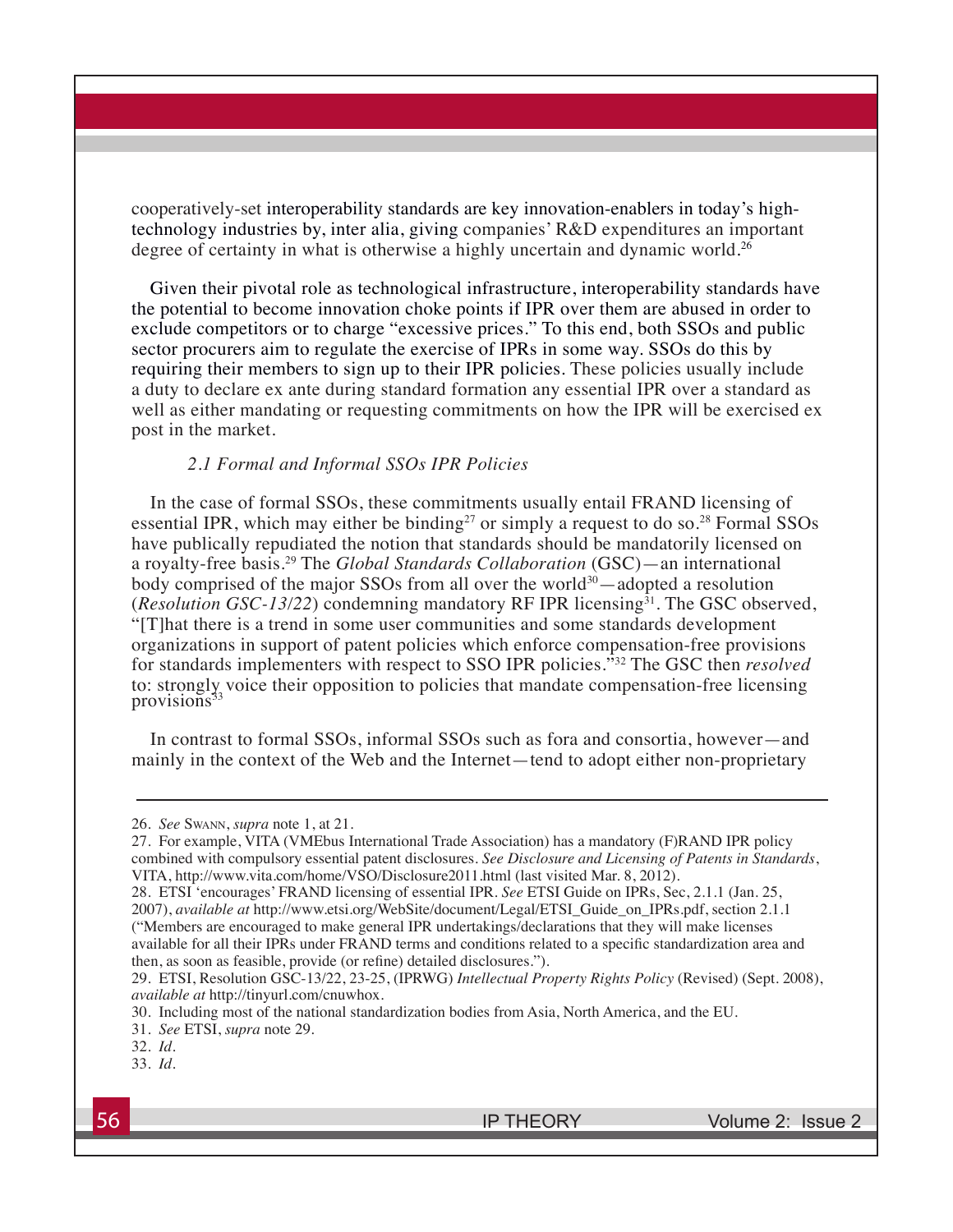standards or standards adopted according to policies mandating RF licensing.34 According to Tim Berners-Lee, the current head of the World Wide Web Consortium (W3C), and inventor of the Web:

Open, royalty-free standards that are easy to use create the diverse richness of Web sites . . . . Openness also means you can build your own Web site or company without anyone's approval. When the Web began, I did not have to obtain permission or pay royalties to use the Internet's own open standards, such as the well-known transmission control protocol and internet protocol (TCP/IP). Similarly, the Web Consortium's royalty-free patent policy says that the companies, universities and individuals who contribute to the development of a standard must agree they will not charge royalties to anyone who may use the standard. 35

#### *2.2. Member State Public Procurement IPR Policies*

In the context of public procurement, Member States often also set criteria for what standards can be accepted as part of the software they procure. Increasingly, Member States are opting for standards which are licensed on a RF basis, as the recent highly controversial example of the United Kingdom procurement policy demonstrates.<sup>36</sup>

The reasons for Member States to adopt RF IPR licensing policies with respect to the standards implemented in the software they procure generally relate to the following concerns:

Government assets should be interoperable and open for re-use in order to maximise return on investment, avoid technological lock-in, reduce operational risk in ICT projects and provide responsive services for citizens and businesses.<sup>37</sup>

IP THEORY  $\sim$  Volume 2: Issue 2  $\sim$  57

<sup>34.</sup> *See* Worldwide Web Consortium (W3C), *W3C Patent Policy* (Feb. 5, 2004), http://www.w3.org/Consortium/Patent-Policy-20040205/; *see also* Network Working Group, *Intellectual Property Rights in IETF Technology* (Mar. 2005), http://www.ietf.org/rfc/rfc3979.txt.

<sup>35.</sup> *See* Tim Berners-Lee (head of *W3C* and inventor of the Web), *Long Live the Web: A Call for Continued Open Standards and Neutrality*, Sci. Am. (Nov. 22, 2010), http://www.scientificamerican.com/article. cfm?id=long-live-the-web.

<sup>36.</sup> *See* U.K. Cabinet, Procurement Policy Note, *Use of Open Standards When Specifying ICT Requirements*, Action Note 3/11 31 (Jan. 31, 2011), http://www.cabinetoffice.gov.uk/sites/default/files/resources/PPN%20 3\_11%20Open%20Standards.pdf. However, this policy has since been retracted, and a public consultation on the definition of 'open standards' is currently underway. *See* U.K. Cabinet, Procurement Policy Note, *Open Standards When Specifying IP*, Information Note 09/11 (Nov. 30, 2011), *available at* http://www.cabinetoffice. gov.uk/sites/default/files/resources/20111130\_PPN%2009\_11%20Open%20Standards.pdf.

<sup>37.</sup> *See* U.K. Cabinet, Procurement Policy Note, *Use of Open Standards When Specifying ICT Requirements*, *supra* note 36, at background point 4.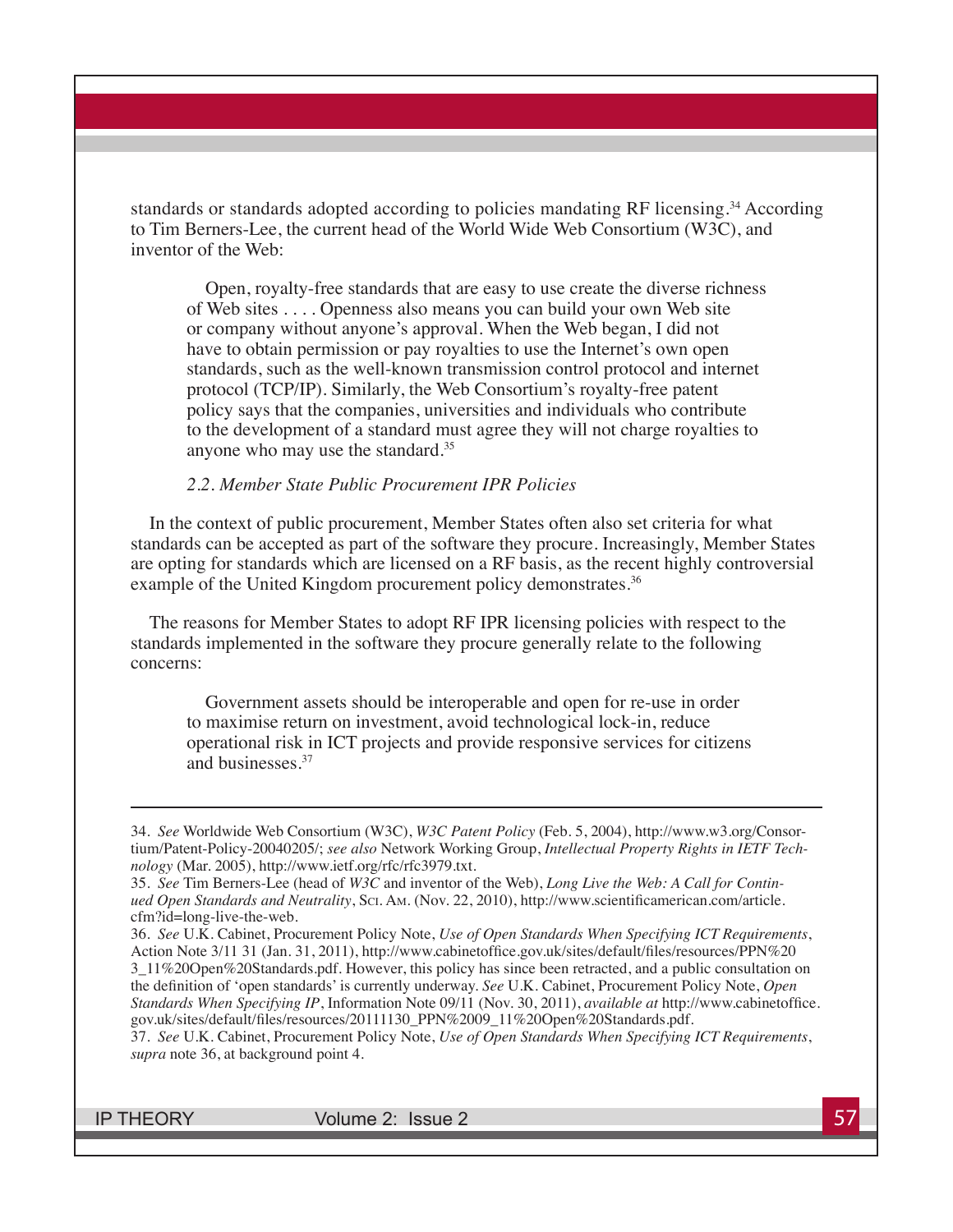The three most important goals are interoperability (in the sense of data exchange between citizens, businesses and other government departments); re-use (i.e. that the standard will continue to be supported in the future); and the avoidance of lock-in (i.e. that there are a diversity of software suppliers able to implement the standard).38 The last issue of lock-in has been one of real concern for Member State government departments who have often found themselves unable to switch from their current (usually Microsoftbased) information systems to competing systems (often open source), due to lack of interoperability.39 Indeed, many Member State procurement policies expressly mention that royalty-free "open standards" are required in order to permit open source software suppliers to make use of them as well.<sup>40</sup>

#### *2.3 Interoperability Standards and Open Source Software Implementation*

The inability of some<sup>41</sup> open source software to implement royalty-bearing interoperability standards derives from restrictive licensing terms in certain open source licenses. In particular, the GNU General Public License (GPL) family of licenses are incompatible with any royalty-bearing conditions which attach to interoperability standards. The specific clause is found at section 7 of the GPL v2, and has been nick-named, the "Liberty or Death clause."42 For good reason: any extra restrictions such as patent royalties which prevent users from exercising the freedoms in the license remove the right to continued distribution of the software.<sup>43</sup>

<sup>38.</sup> *Id.*

<sup>39.</sup> As in the case of the German foreign office, which was "forced" after some experimentation with some open source software providers, to revert back to Microsoft due to "interoperability problems." *See* Gijs Hillenius, *DE: Interoperability Forces Foreign Office to Proprietary Desktop*, European Commission Joinup (May 11, 2011), http://www.osor.eu/news/de-interoperability-forces-foreign-office-toproprietary-desktop.

<sup>40.</sup> *See* Ministry of Econ. Affairs, *The Netherlands in Open Connection: An Action Plan for the Use of Open Standards and Open Source Software in the Public and Semi-Public Sectors 6*, (Nov. 2007), http:// www.whitehouse.gov/files/documents/ostp/opengov\_inbox/nl-in-open-connection.pdf.

<sup>41.</sup> Not all. For example, the permissive BSD and MIT licenses would have no such conflict.

<sup>42.</sup> *See* Richard Stallman, President of Free Software Foundation, Address at the 2nd International GPLv3 Conference, Presentation Section: The "Liberty or Death" Clause, the Main Change from v1 to v2 (Apr. 21, 2006), *available at* http://fsfe.org/projects/gplv3/fisl-rms-transcript.en.html#liberty-ordeath.

<sup>43.</sup> Section 7, GNU General Public License v2.0, GNU Operating System (June 1991), http://www.gnu. org/licenses/gpl-2.0.html. ("If, as a consequence of a court judgment or allegation of patent infringement or for any other reason (not limited to patent issues), conditions are imposed on you . . . they do not excuse you from the conditions of this License. If you cannot distribute so as to satisfy simultaneously your obligations under this License and any other pertinent obligations, then as a consequence you may not distribute the Program at all. For example, if a patent license would not permit royalty-free redistribution of the Program by all those who receive copies directly or indirectly through you, then the only way you could satisfy both it and this License would be to refrain entirely from distribution of the Program.").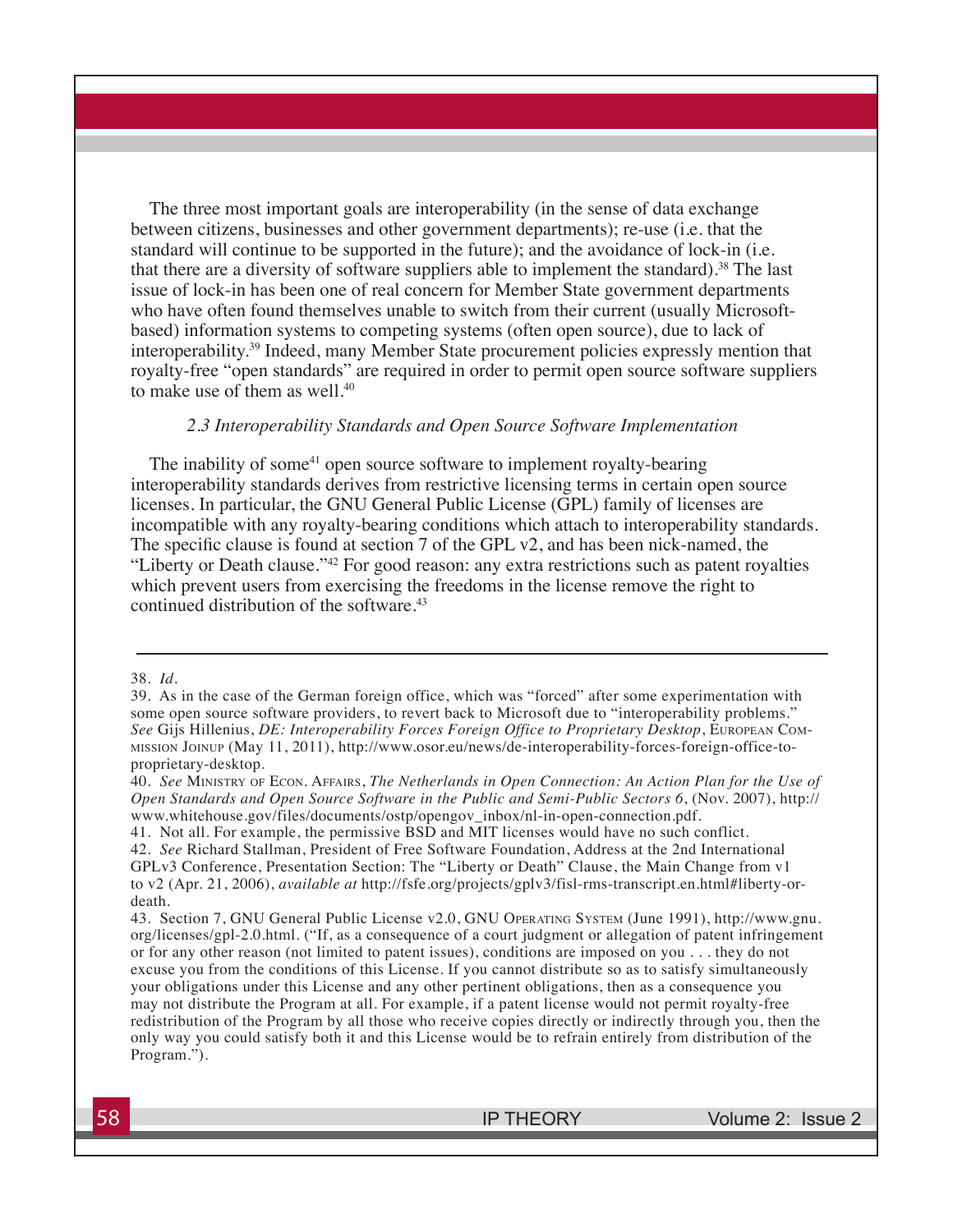The GPL-style family of licenses covers around 65% of all open source projects currently on the market.<sup>44</sup> Furthermore, if we review the main types of software packages both proprietary and open source—available on the market, often the main rival to the commercial software product is an open source product covered by a GPL-style license.<sup>45</sup> For instance, the main alternatives to the dominant MS Office suite are the two office suites, OpenOffice.org<sup>46</sup> and LibreOffice (covered by the LGPL v3).<sup>47</sup> One of the main alternatives (in terms of market share<sup>48</sup>) to the dominant Microsoft Windows PC operating system is Linux (covered by GPL v2). Likewise MySQL (covered by the GPL) is a popular open source database which competes with Oracle's commercial offering.<sup>49</sup>

#### **3. RF Interoperability Standards and Innovation**

Although the open source community has been among the most vocal supporters of RF interoperability standards, strong supporters also exist among traditional ICT companies. In particular the *European Committee for Interoperable Systems* (ECIS) is composed of members 'such as IBM, Oracle and Nokia, [and] are among the most innovative information and communications technology (ICT) companies on the planet and include owners of some of the largest patent portfolios in the ICT sector'.50 During the consultation for the revised *European Interoperability Framework*<sup>51</sup> v2, the ECIS supported an open standards definition which included an RF IPR policy: "to be fully open, a software interoperability specification may not be encumbered with running intellectual property ('IPR') royalties."<sup>52</sup>

Admittedly, some of the companies which make up the ECIS rely on peripheral services associated with open source software as a lucrative revenue stream.53 However,

<sup>44.</sup> Although the percentage of open source projects licensed under the GPL-family of licenses is apparently in the decline, it still covers around 65% of such projects. *See* Matthew Broersma, *Study: GPL Loses Ground in Open Source Development,* ZDNet Asia (July 2, 2009), http://www.zdnetasia.com/study-gpl-loses-ground-inopen-source-development-62055659.htm.

<sup>45.</sup> Rishab A. Ghosh, *Open Standards and Interoperability Report:* An *Economic Basis for Open Standards* 

<sup>8-9,</sup> FLOSSPOLS, (Dec. 2005), http://wenku.baidu.com/view/08c7ee8a84868762caaed5c4.html?from=related.

<sup>46.</sup> However, it should be noted that Openoffice.org's recent transfer from Oracle to the Apache Foundation may mean the next release will be under the Apache 2 license rather than the LGPL.

<sup>47.</sup> *See LGPL License*, LibreOffice, http://www.libreoffice.org/.

<sup>48.</sup> See Desktop Operating System Market Share, NETMARKETSHARE (Feb. 2012), http://marketshare.hitslink. com/operating-system-market-share.aspx?qprid=8&qpcustomd=0.

<sup>49.</sup> *I.e*.*,* Oracle pursues an "open core" model in relation to MySQL.

<sup>50.</sup> *See ECIS Statement on the Proposed New European Interoperability Framework*, European Committee for Interoperable Systems [ECIS] (Oct. 13, 2010),

http://ecis.eu/documents/ECISStatementreEIF13.10.10.pdf.

<sup>51.</sup> The purpose of the (non-binding) EIF is to provide an 'overarching set of policies, standards and guidelines which describe the way in which organizations have agreed, or should agree, to do business with each other' under the heading of eGovernment.

<sup>52.</sup> *See* ECIS, *supra* note 50.

<sup>53.</sup> For instance IBM receives around \$2 billion annually from open source related revenue. *See* Benkler*, supra* note 5, at 47-48.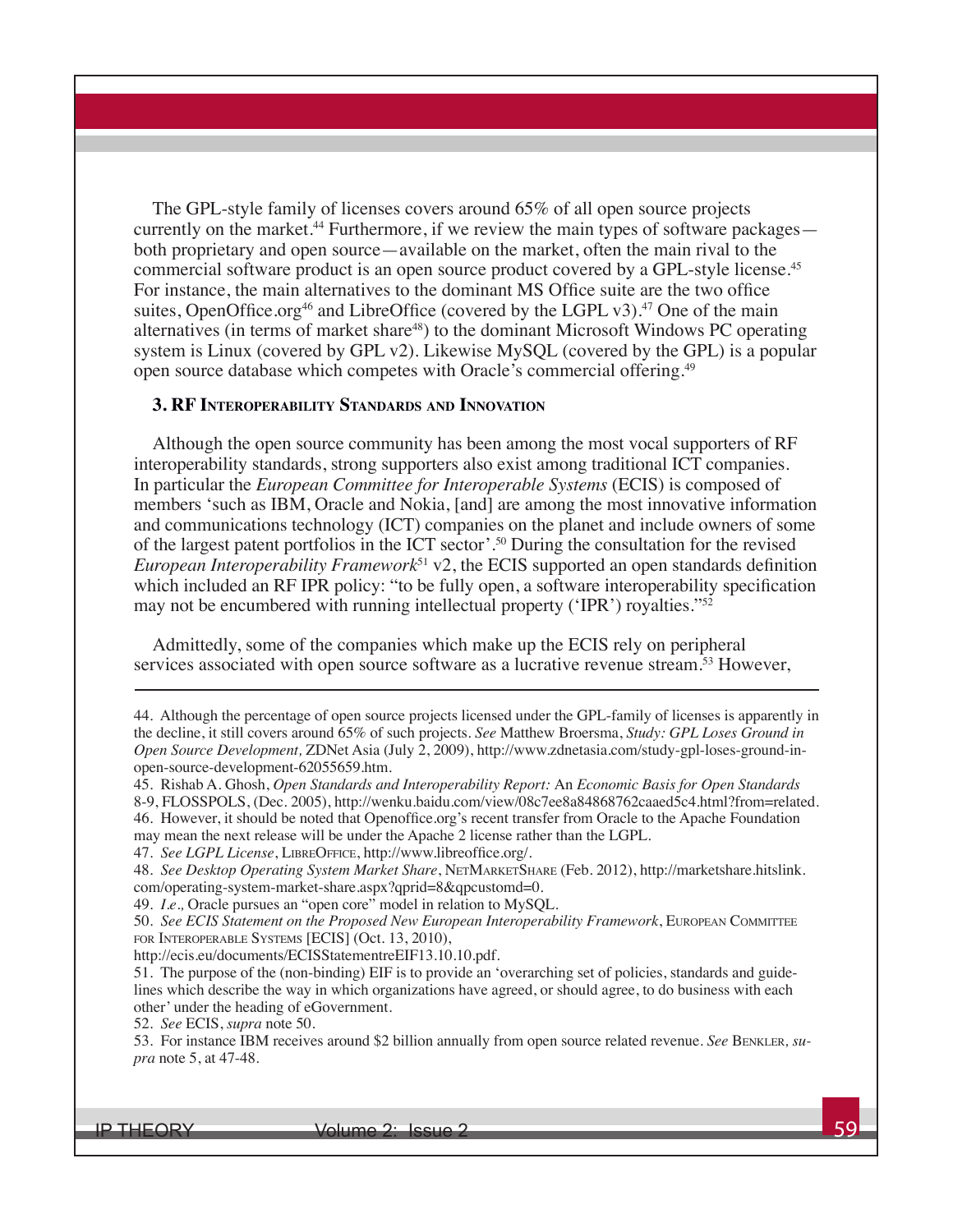many do not.54 What incentives do these companies have to contribute technology to RF standards? Before this question can be properly answered, it is important to distinguish between categories of potential participants in standard-setting, each of whom have different incentives.

#### *3.1 Participants in Standard-Setting*

This essay follows Damien Geradin's identification of three main participants in standard-setting.55 These are pure IP companies, vertically-integrated companies and pure downstream companies (standard implementers). Pure IP companies do not engage in manufacturing (of either hardware or software), but merely produce IP which is licensed to produce revenues. Vertically-integrated companies engage in R&D yielding IP, as well as manufacturing downstream products making use of IP. Pure downstream companies only produce the final product, which may implement the IP produced by both pure IP companies and vertically-integrated companies.<sup>56</sup>

In a standards context where the IPR licensing policy is undefined, a verticallyintegrated company has incentives to get its IP to read onto standards for two reasons. First, in order to tap into the potentially lucrative revenue streams of IP licensing from other companies making use of its IP. Second, by getting its IP to read onto a standard, a vertically-integrated company can raise the relative costs of implementation for its competitors in the downstream market for implementation. Even in the case where a vertically-integrated company fails to get its IP included in the eventual standard, it can still lower its implementation costs vis-à-vis pure downstream companies by concluding crosslicenses with other vertically-integrated companies which were successful in getting their IP included.57

Pure IP companies on the other hand would seem to only have incentives to get their IP included in a standard in so far as they can monetize that IP directly into licensing fees, although there may also be some weaker incentives to benefit indirectly through complementary assets not essential to the standard.<sup>58</sup> Unlike vertically-integrated companies, a pure IP company would not be interested in cross-licensing.<sup>59</sup> The special threat that these companies present to RF interoperability standards will be assessed in section 4.1.

<sup>54.</sup> For example, *Nokia* and *Oracle.*

<sup>55.</sup> *See generally* Damien Geradin, *What's Wrong with Royalties in High-Technology Industries?*, *in* Competition Policy and Patent Law under Uncertainty: Regulating Innovation 462 (Geoffrey A. Manne & Joshua D. Wright eds., 2011).

<sup>56.</sup> *See id.* at 466-70.

<sup>57.</sup> *Id.* at 472.

<sup>58 .</sup> *See generally* David J, Teece, *Profiting from Technological Innovation: Implications for Integration, Collaboration, Licensing and Public Policy*, 15 Res. Pol'y 285 (June 1986), *available at* http://www.mbs.edu/home/jgans/tech/Teece-1986.pdf. 59. *See* Geradin, *supra* note 55, at 469.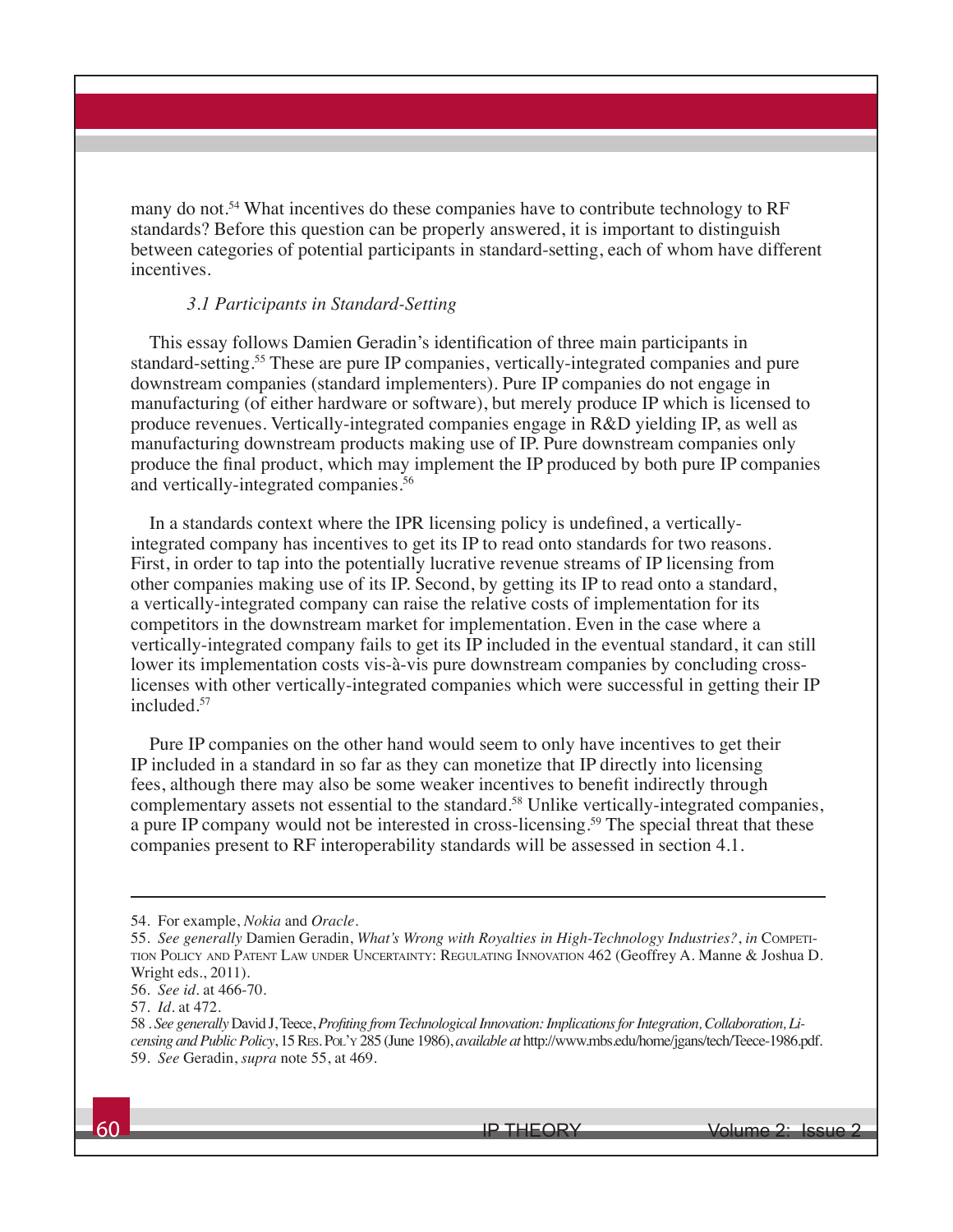Pure downstream companies which do not have any IP clearly have incentives to lower their standard implementation costs as much as possible in order to maximize their final product margins, in so far as this drive does not affect the technological quality to the extent consumers are put off.<sup>60</sup>

In the following assessment of the incentives for participation in royalty-free standardsetting, it is important to keep these categories of participants in mind.

#### *3.2 Fast Adoption Rates and Network Effects*

One obvious advantage of RF standards from the point of view of a technology contributor is fast adoption rates. All things being equal, zero licensing fees over a standard encourage that standard's adoption by pure downstream companies, and thus increases its foothold in a market vis-à-vis competing standards. If the vertically-integrated company owning the IP already has a downstream product on the market, then it can expect its market share to increase due to first-mover advantages and the natural monopoly characteristics and network effects often associated with standards.<sup>61</sup> As Andy Updegrove has argued, these network effects:

[A]re so enormous that having even a slight advantage or head start, such as having your technology rather than a competitor's included in a new standard, can greatly outweigh any royalties that might have been obtained under the old regime. Companies are therefore quite happy to compete to get their technology included for free.<sup>62</sup>

Clearly this model of indirect appropriation of the value from essential IPR requires that the company contributing the technology is also a manufacturer of downstream products. This argument would not apply to pure IP companies.

#### *3.3 Strategic Considerations*

Probabilistically it is clear that vertically-integrated companies with larger patent portfolios<sup>63</sup> in the relevant field of standardization may have relatively less incentive to participate in RF licensing since they have a higher chance of getting essential IPR reading

IP THEORY  $V$  volume 2: Issue 2  $\sim$  61

<sup>60.</sup> Clearly there is a compromise between quality and price such that consumers still demand leading-edge technology, but are not always willing to pay top dollar. The concept is that pure downstream companies wish to pay as little for implementation as they can get away with in the *market conditions*.

<sup>61.</sup> A "first mover" in the literature analysing the 'increasing returns to scale' is W. Brian Arthur. *See generally* W. Brian Arthur, Increasing Returns and Path Dependence in the Economy (1994).

<sup>62.</sup> *See* Updegrove, *supra* note 15.

<sup>63.</sup> Overwhelmingly, the size of a company's patent portfolio is proportional to the size of the company. *See* K. Blind et al., *Interaction between Standardisation and Intellectual Property Rights*, INST. FOR PROSPECTIVE Technological Stud. 67 (2004), *available at* http://ftp.jrc.es/EURdoc/eur21074en.pdf.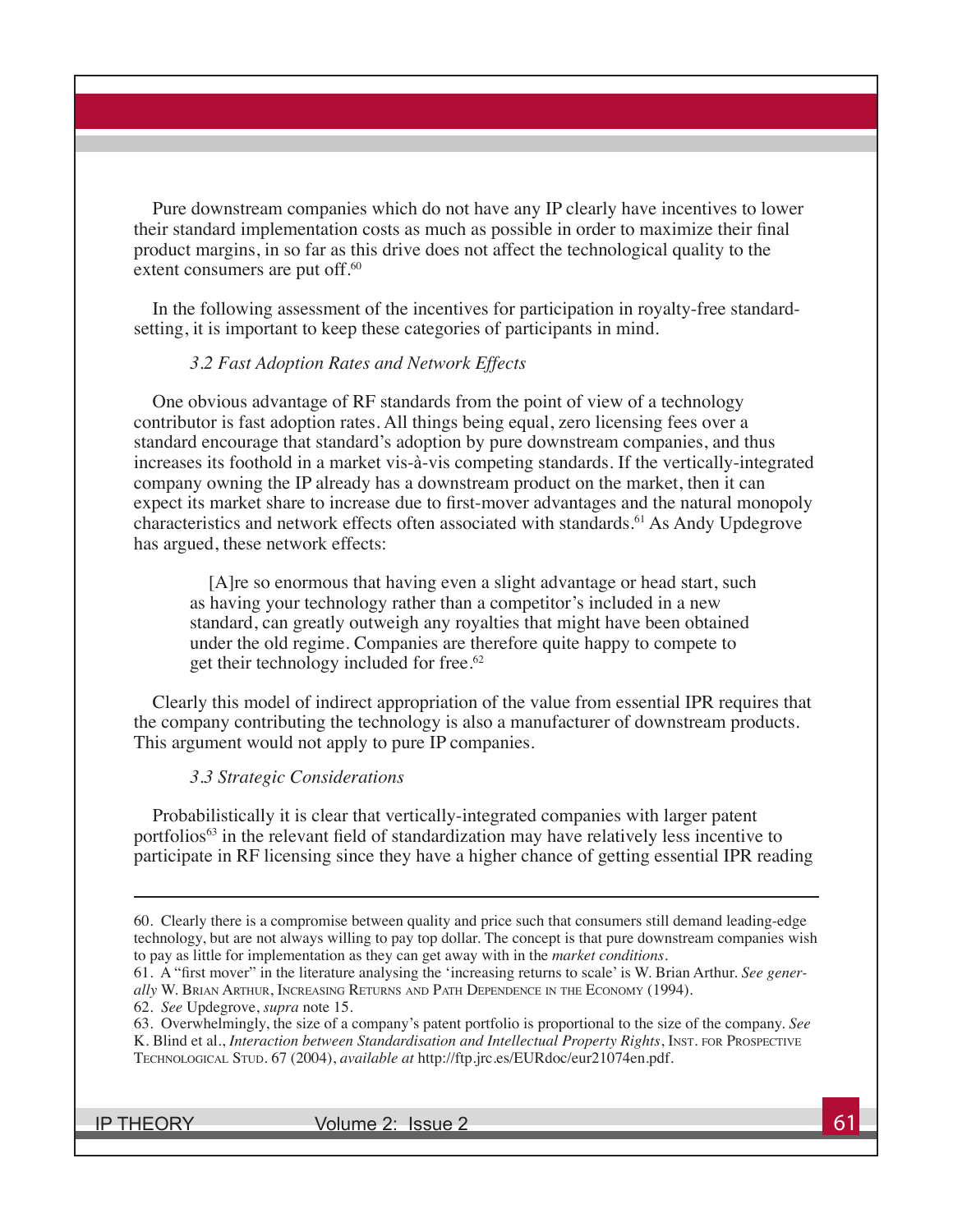onto the eventual standard and benefitting from the resulting licensing revenue stream or cross-licensing agreements (and vice-versa for companies with smaller patent portfolios). However, even large vertically-integrated companies may place a significant weight on using an unencumbered standard, particularly if the standard relevant area of technology has a high concentration of pure IP companies, who are uninterested in cross-licensing, and thus raise implementation costs for all implementers (whether vertically-integrated or pure implementers). If the weight placed by companies participating in an SSO on having an unencumbered standard is significant, then the tendency would be to drive standards towards non-proprietary technology in the technical committee phase of standard-setting. In an SSO with open participation, the "collective will" is most likely to lead to this outcome where, all things equal,<sup>64</sup> among IP contributors: pure IP companies outnumber verticallyintegrated companies; and among, implementers: pure implementers outnumber verticallyintegrated companies; and where the sum of all implementers is greater than the sum of all IP contributors. Whether the software sector conforms to this structure is an empirical question, but at least one study<sup>65</sup> points to the high potential, if not yet reality, of  $\text{SMEs}$ which are usually pure implementers—to attain significant concentrations in this sector. According to Trond Undheim, director of Standards Strategy and Policy at the Oracle Corporation, participants in FRAND-based SSOs in the ICT sector largely push for, and adopt, unencumbered or royalty-free technologies as the final standard:

The interesting thing is that, notwithstanding the fact that the overwhelming number of ICT standards are still created in standards development organizations that allow royalties to be charged, very few standards are ever released that do, in fact, require the payment of royalties even though those that have developed them often do own patents that would be "necessarily infringed" by a product built to their standards.<sup>66</sup>

If Undheim is accurate in his assessment, this demonstrates that there are forces at work—even if this essay has incorrectly identified them—which drive IP holders to contribute to royalty-free standardization even where their IP could potentially yield licensing fees. In other words, innovators (excluding, of course, pure IP companies) voluntarily choose to compete on implementation as opposed to attempting to capture the standard.

This state of affairs would seem to suggest that direct IPR compensation in the form of FRAND licensing fees may well be assessed by rational companies as less lucrative than

<sup>64. &</sup>quot;*Ceteris paribus*" here may be an unreasonable assumption since different technologies are more or less appropriate for standards. Indeed, some SSOs allow exceptional technology to be adopted as part of a standard even without any licensing commitments at all, e.g., ETSI and IETF. 65. *See* Ghosh, *supra* note 45, at 9.

<sup>66.</sup> See Trond Undheim, *Portugal's New Interoperability Law*, ORACLE—TROND'S OPENING STANDARD (Apr. 13, 2011), http://blogs.oracle.com/trond/entry/portugals\_new\_interoperability.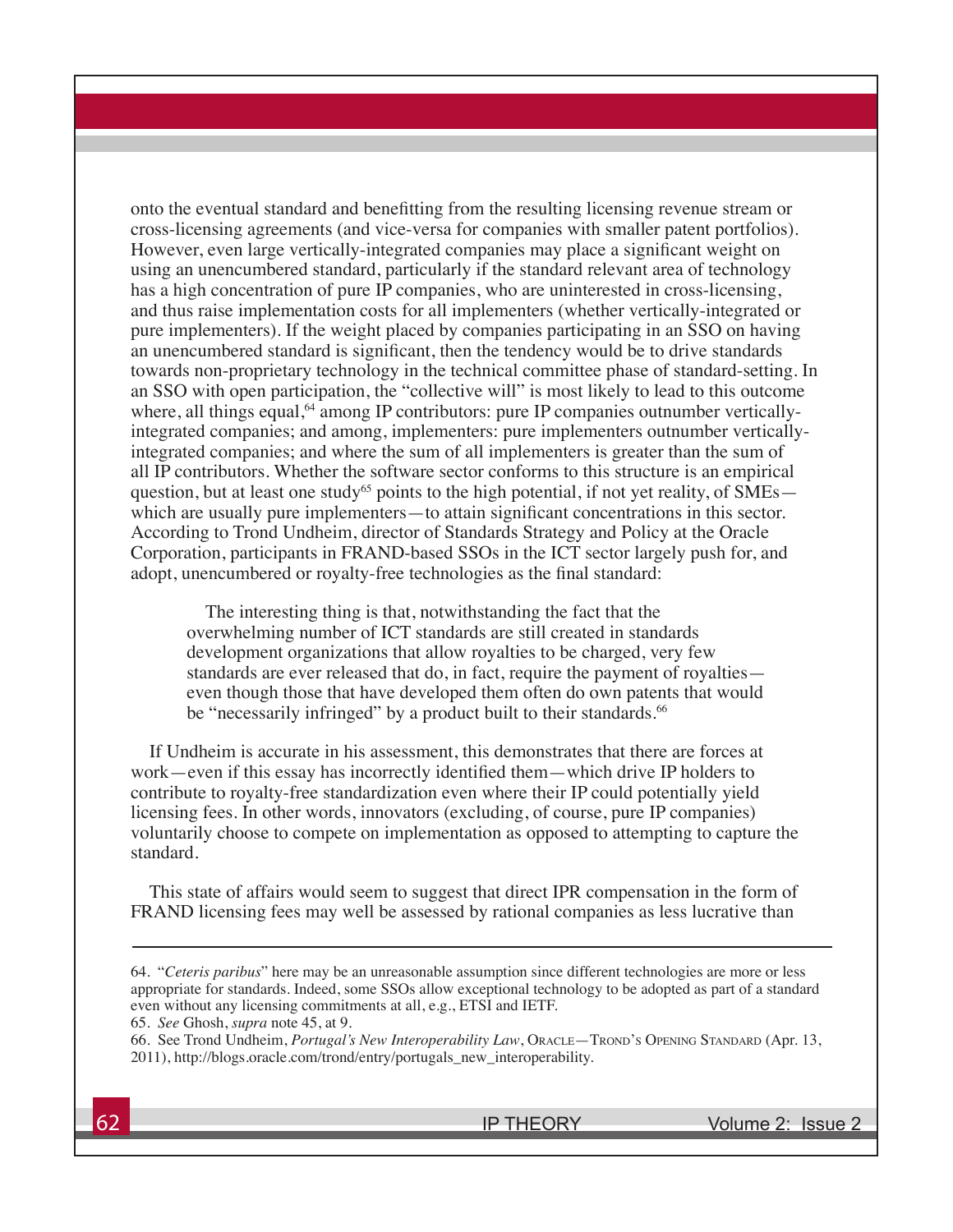harnessing the network effects of wide RF standard implementation in the downstream market. The existence of these incentives may go some way to ensure that the quality of technology contributed to the standard is of the same value as that contributed to a traditional FRAND licensing regime.

#### *3.4 Mandatory RF Licensing in Practice*

Few formal European and international SSOs contain mandatory RF IPR licensing provisions, though many explicitly provide for the possibility of RF licensing.<sup>67</sup> The greatest concentration of those that do mandate RF IPR licensing is found in the software sector. In particular, standards relating to the Web and the Internet are almost without exception licensed on an RF basis.<sup>68</sup> By and large, this is due to the RF IPR policy of the W3C, which creates standards for the Web, and the "preference"69 for non-proprietary and RF technologies of the Internet Engineering Task Force (IETF), which creates standards for the Internet backbone. Outside of the context of the Web and the Internet, RF standards for stand-alone clientside software are less common, though still present. For example, the *Organization for the Advancement of Structured Information Standards* (OASIS) has an RF IPR policy "track," under which the Open Document Format (ODF) was adopted (now an ISO standard<sup>70</sup>). Microsoft has also adopted an arguably<sup>71</sup> "open" RF document format, Open Office XML (OOXML).

Given that this essay aims to assess IPR policies in relation to the ICT sector as a whole, the question arises whether there is an important distinction to be made between Web standards and client-side software standards. It is submitted that the distinction between the two, though easy to support only a few years ago, is of less relevance today. The exponential growth of Web-enabled devices<sup>72</sup> and the advent of cloud computing which permits Web applications to take over most of the functionality of client-side stand-alone software<sup>73</sup>, is

IP THEORY  $V$  Volume 2: Issue 2  $\sim$  63

<sup>67.</sup> *See* ETSI, Resolution GSC-13/24, (IPRWG) Intellectual Property Rights Policy (Revised), (Sep. 2008). (The GSC-13/24 definition of "open standards" explicitly provides for RF licensing: "The standard is subject to RAND/FRAND Intellectual Property Right (IPR) policies which do not mandate, but may permit, at the option of the IPR holder, licensing essential intellectual property without compensation.").

<sup>68.</sup> Some key and recognizable examples are: HTML, CSS, XML, TCP/IP, etc.

<sup>69.</sup> *See* IETF IPR Policy, *supra* note 34.

<sup>70.</sup> International Organization for Standardization, ISO/IEC 26300 – Information Technology – Open Document Format for Office Applications, http://www.iso.org/iso/iso\_catalogue/catalogue\_tc/catalogue\_detail. htm?csnumber=43485.

<sup>71.</sup> RedHat, and a number of other open source companies, argue that OOXML "is not fully implementable by non-Microsoft vendors or partners." *See Red Hat's Position on OOXML and Open Standards*, RED HAT, http:// www.redhat.com/f/pdf/RedHatOOXMLPosition.pdf (last visited Mar. 9, 2012).

<sup>72.</sup> In 2008 the number of web-enabled devices exceeded the population of humans on earth. By 2050, Cisco projects that this number will reach fifty billion. Dave Evans, *Infographic: The Internet of Things*, The Platform (July 15, 2011, 9:00PM), http://blogs.cisco.com/wp-content/uploads/internet\_of\_things\_infographic\_3final.jpg. 73. There are many examples of this phenomenon, including Google Docs (for Word Processing); and Spotify and Grooveshark (for music playing applications).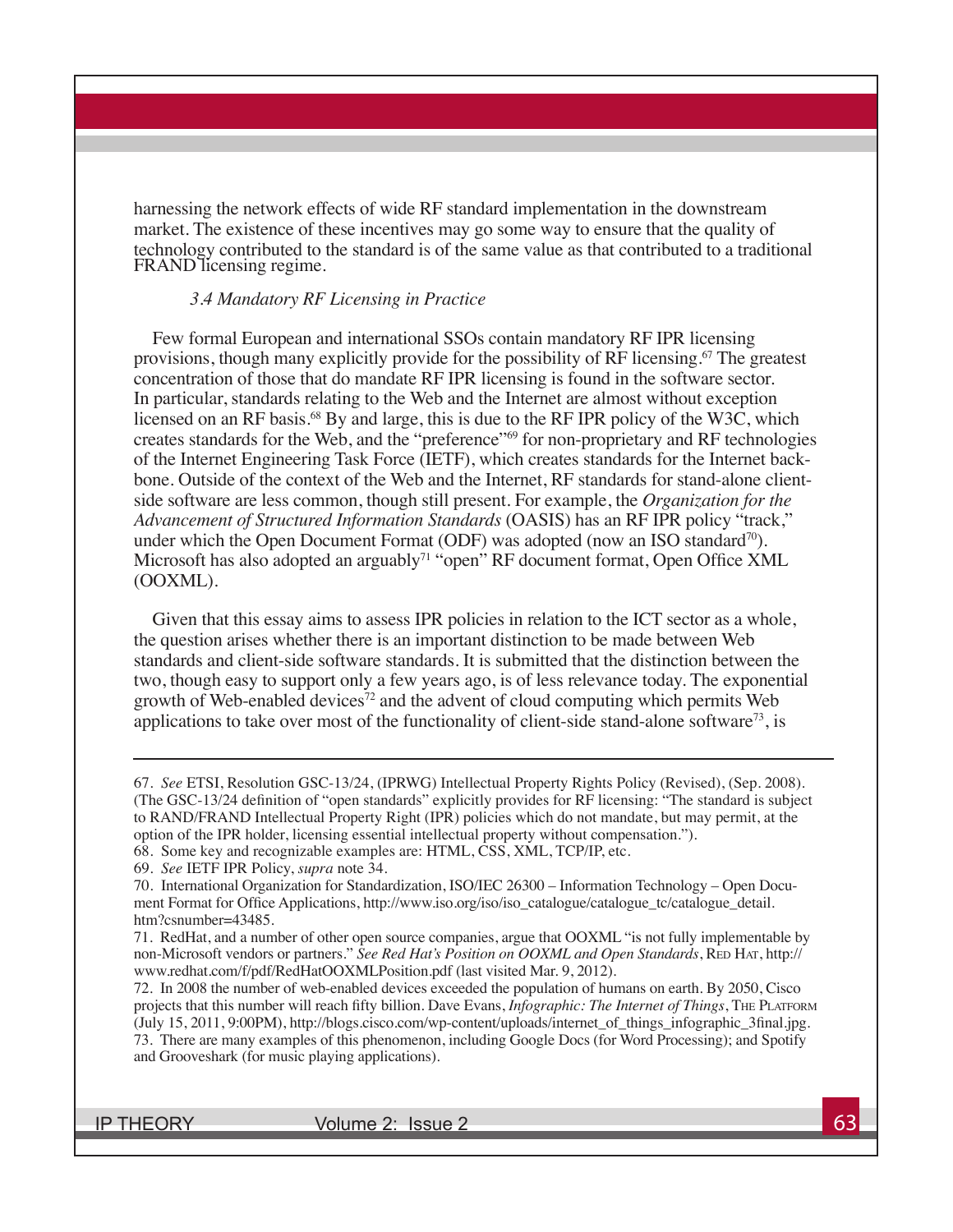making the very notion of "stand-alone" computing a thing of the past. This is particularly visible in relation to codecs,<sup>74</sup> the software devices responsible for encoding and decoding digital audio-visual information. Traditionally, such standards have been licensed on FRAND terms. The MPEG format for example, and which the software vendor's lobbying group, the *Business Software Alliance* (BSA), cites<sup>75</sup> as a successful FRAND standard, is ubiquitous in the ICT sector in both client-side applications and on the Web. However, this situation seems to be changing. The *Moving Picture Experts Group* (MPEG), the ISO Working Group responsible for digital audio-visual compression codecs, such as MPEG and variants*,* announced in January 2011 that it envisages the next generation standard to be adopted under the ISO/IEC "type 1 licensing model," which is royalty-free.76 It is plausible that this change in tact is a response to Google's development of a new royalty-free audiovisual compression codec, called *WebM*  $(V8)$ , which Google and others<sup>77</sup> intends as an alternative to the MPEG-4 AVC (H264) codec.<sup>78</sup> In addition to demonstrating a shift towards RF licensing with respect to codecs, this example also shows the effect Web standards are starting to have on the licensing practices on the client-side. In short, the interpenetration of the Web and client-side software may be leading to a shift in the traditional "control" approach of the client-side towards the more "open culture"79 and RF licensing models of the Web.

#### **4. Risks Faced by RF Interoperability Standards**

In practice, however, even an RF IPR policy might not be enough to guarantee an unencumbered standard. SSOs such as the W3C also make use of provisions granting conditional reciprocal patent licenses, otherwise known as "non-assertion clauses" (NACs). These provisions work to solve a possible prisoner's dilemma besetting patents in standards: that essential IPR-holders (from either inside or outside the formal/informal SSO) over a standard may decide to enforce their patents in any case. NACs demand that essential IPRholders over an RF standard grant all other essential IPR-holders free use of their IP on condition of mutual non-assertion.80 These provisions aim to nudge participants towards the cooperation/cooperation equilibrium of patent non-assertion as opposed to the defection/ defection equilibrium of a potential all-out patent war. Such provisions however are only effective if essential IPR-holders actually practice in the industry (are vertically-integrated).

79. *See* Andrew L. Russell, *The W3C and its Patent Policy Controversy:*

<sup>74.</sup> *See, e.g.*, *Codec*, Wikipedia, http://en.wikipedia.org/wiki/Codec (last visited Mar. 9, 2012).

<sup>75.</sup> *See* BSA Letter, *supra* note 12, at 2.

<sup>76.</sup> *See* Press Release, Int'l Org. for Standardisation, MPEG Envisages Royalty-free MPEG Video Coding Standard (Jan. 28, 2011), *available at* http://mpeg.chiariglione.org/meetings/daegu11/daegu\_press.htm.

<sup>77.</sup> Supporters of *WebM* include Mozilla Firefox, ARM, ORACLE, AMD, etc.

<sup>78.</sup> *See H.264/MPEG-4*, Wikipedia, http://en.wikipedia.org/wiki/H.264/MPEG-4\_AVC (last visited Mar. 13, 2012).

*A Case Study of Authority and Legitimacy in Internet Governance* 18-20 (2003), http://www.arussell.org/ papers/alr-tprc2003.pdf.

<sup>80.</sup> *I.e.*, NACs have arguably a function like a de facto patent pool.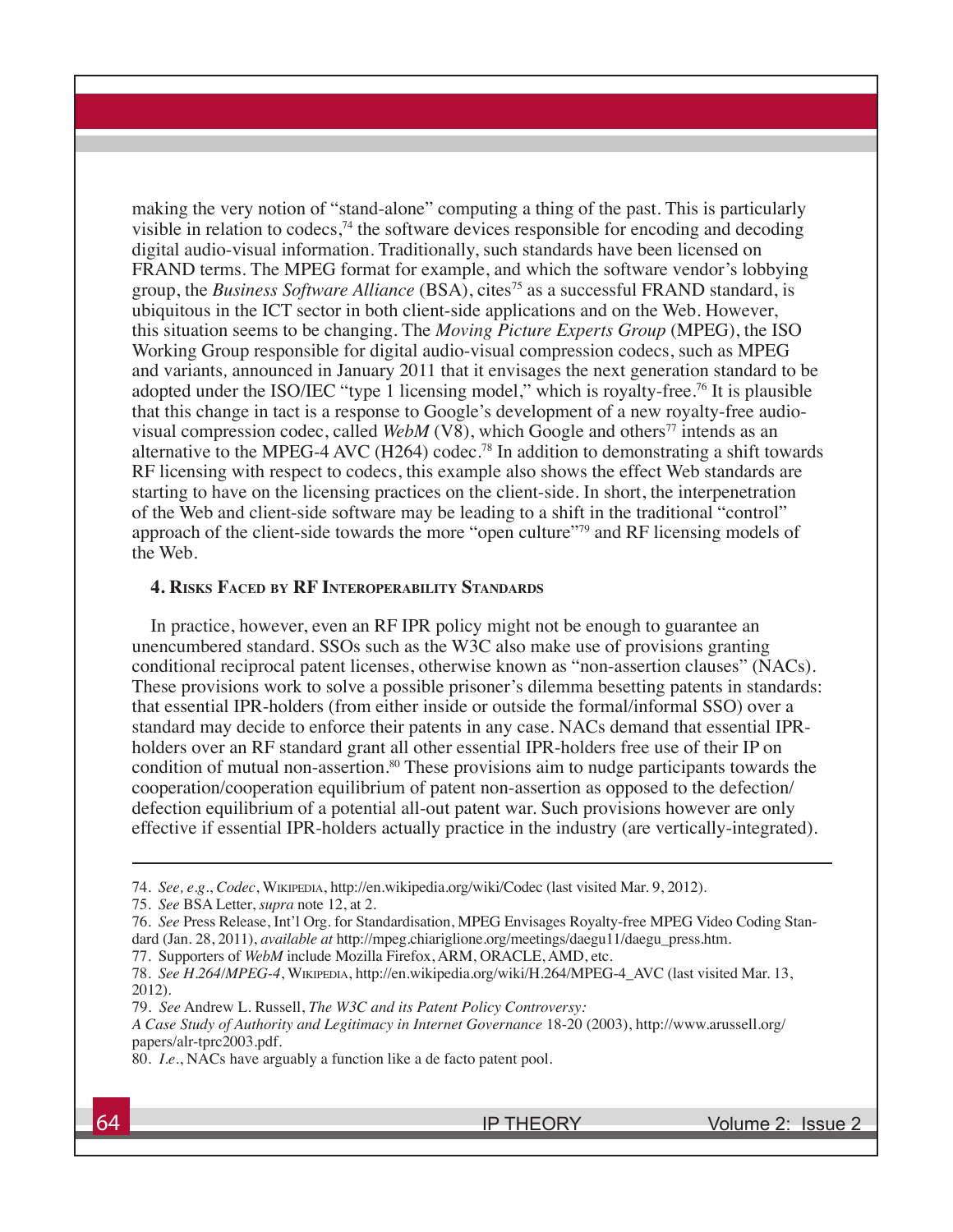It does not protect against the threat of "patent trolls"<sup>81</sup> (also known as Non-Practising Entities (NPE)), or legitimate pure IP companies. For example, the *Bluetooth Special Interest Group* (Bluetooth SIG) is a consortium which licenses essential IPR over Bluetooth technology to all members on an RF basis, provided the member grants a reciprocal license for any essential IPR it may have over the standard.<sup>82</sup> However, the enticement of an NAC has not prevented the *Washington Research Foundation*, 83 a third party to the consortium and a pure IP company, from asserting its patents across the industry. This case serves as an important reminder that the "openness" of standards is always under threat, regardless of the character of ex ante IPR policies, even if those policies mandate royalty-free licensing.

Indeed, RF standards may well be even more vulnerable to third party patent infringement claims than if they were adopted under FRAND licensing conditions.

#### *4.1 The Challenge of IP Companies and Patent Trolls to RF Standards*

One unfortunate side effect of interoperability standards adopted according to a RF IPR licensing policy is that it may exclude pure IP companies from participating in standardization as well as some large vertically-integrated companies.

As already explained, pure IP companies follow a business model where licensing fees are the only revenue source. Situations can be imagined where such companies may nevertheless choose to contribute IP to an RF standard—as in where they expect to appropriate value indirectly from licensing complementary assets—but these incentives would be comparatively weak.<sup>84</sup> The majority of pure IP companies would have little incentives to engage in RF standard-setting. By not participating in SSOs, pure IP companies would not be bound by the IPR policies which usually mandate, inter alia, the ex ante disclosure of essential IPR over a standard. In comparison, pure IP companies would have incentives<sup>85</sup> to join SSOs with a FRAND IPR licensing policy and so would be bound by both the duty of disclosure as well as the duty not to charge excessive fees.<sup>86</sup> At

IP THEORY Volume 2: Issue 2 65

<sup>81.</sup> A possible difference between a pure IP company and a patent troll (if we care to make the distinction) is that pure IP companies actually invest in R&D, while patent trolls tend just to acquire patents in company buy-outs or bankruptcy proceedings.

<sup>82.</sup> For details of Bluetooth SIG's IPR policy, see *Examine the SIG Membership Agreements*, BLUETOOTH® Special Interest Group (2012), https://www.bluetooth.org/apps/content/?doc\_id=44514.

<sup>83.</sup> See Background, WASHINGTON RESEARCH FOUNDATION, http://www.wrfseattle.org/about/ (last visited Mar. 13, 2012).

<sup>84.</sup> The uncertainty of these benefits might not make the overall participation worthwhile.

<sup>85.</sup> However, some commentators have suggested that companies which get a significant proportion of their revenue from licensing tend to stay away from standardization altogether. *See generally* Knut Blind, *The Influence of Companies' Patenting Motives on their Standardization Strategies, in PROCEEDINGS, 13TH EURAS* Workshop on Standardization 19 (2008).

<sup>86.</sup> As determined by the so-called *United Brands* test under EU competition law. *See* Case 27/76, United Brands v. Comm'n of European Cmty., 1978 E.C.R. 207.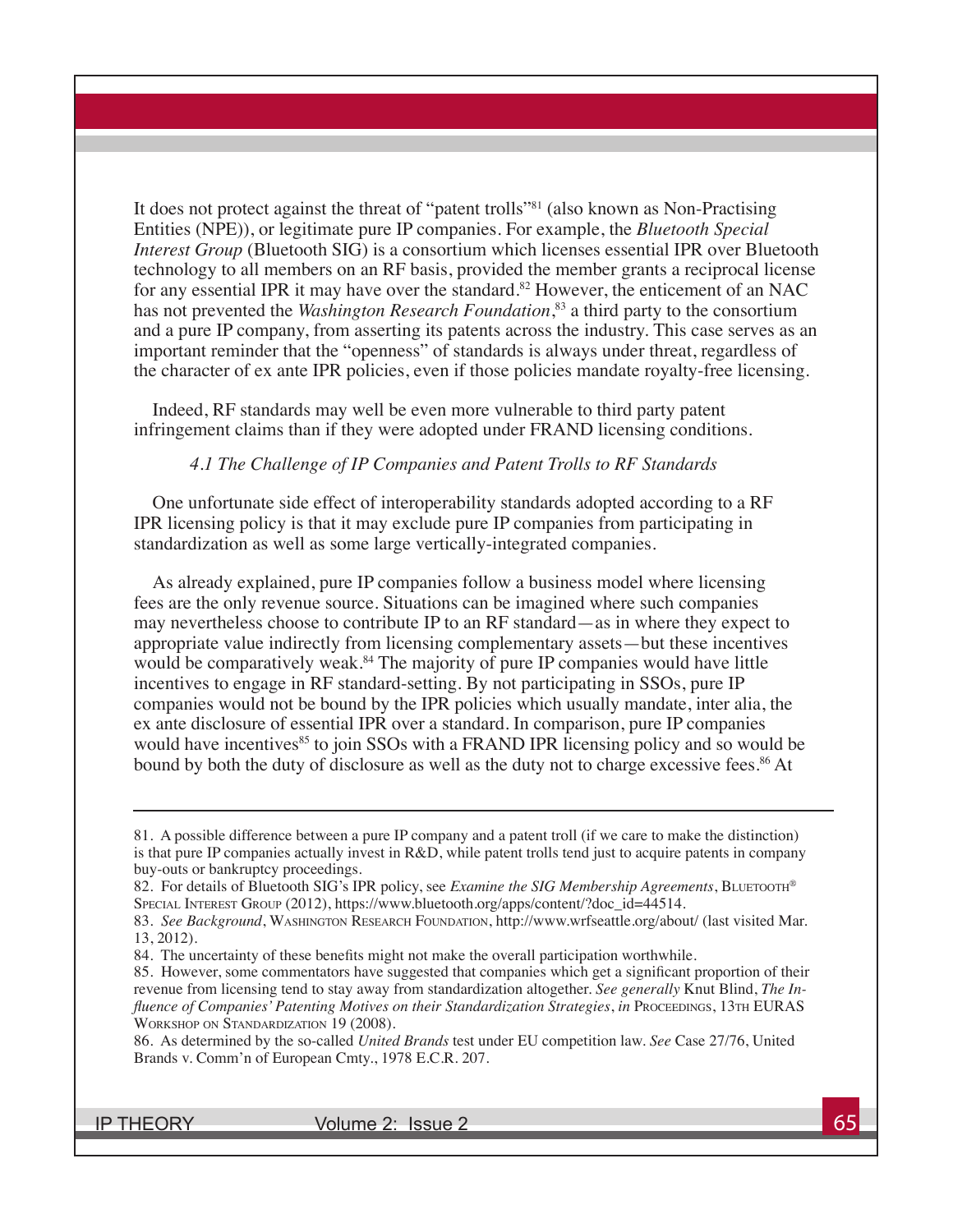the very least, the existence of RF SSOs may lead to the development of multiple competing standards.87 More dangerously, though, third party IP companies (both pure and verticallyintegrated) may choose to enforce their patents generally against implementers and users after the standard has been adopted.

This risk is non-trivial since the SSO technical committee would not have had the opportunity to "design around" the IP of IP companies in a royalty-free standard.<sup>88</sup> The risk is far from academic: in 2002, after the "royalty-free" JPEG was already a well-established image-compression standard, a company called Forgent Networks started enforcing a claimed patent right over technology essential to the standard.<sup>89</sup> Before being declared invalid in 2006, the patent had already been asserted against more than thirty companies, raking in in excess of \$105 million in licensing fees.<sup>90</sup>

Admittedly, the RF standards which underwrite the Web and the Internet have so far escaped much patent litigation.<sup>91</sup> However, the technologies adopted as standards by the W3C and the IETF are highly specialized, pioneering, and relate mainly to the deep infrastructure of the Internet and Web. In contrast, interoperability standards such as, inter alia, document formats, structured data standards and compression codecs are the subject of independent R&D efforts by a number of private companies.<sup>92</sup> For this reason, companies implementing royalty-free standards covering these areas are at higher risk of ex post patent litigation. Furthermore, recent years have seen a marked proliferation of pure IP companies<sup>93</sup> as well as a general increase in patenting worldwide.<sup>94</sup> These factors suggest that the risk is growing.

93. *See* Simcoe, *supra* note 2, at 162-63.

94. Dietmar Harhoff et al., *The Strategic Use of Patents and Its Implications*

*for Enterprise and Competition Policies* 4, Final Report Tender for No ENTR/05/82, (July 8, 2007) ("A surge in patent applications, 'a patenting explosion,' has been observed at the European Patent Office (E.P.O.) as well as at the patent office for the United States of America (U.S.P.T.O) and other patent offices world wide.").

<sup>87.</sup> *See* Anne Layne-Farrar et al., *Payments and Participation: The Incentives to Join*

*Cooperative Standard Setting Efforts* 32, (July 29, 2011), *available at* http://www.ftc.gov/os/comments/patentstandardsworkshop/00034-80123.pdf.

<sup>88.</sup> Of course, participants to an SSO adopting a royalty-free standard have incentives to search for any thirdparty patents in order to avoid the situation described. However, given the extremely large number of patents in existence, this task can never be exhaustive, and SSOs strongly depend on the duty of disclosure of their members. Importantly, even members to an SSO often only have a duty to perform a "good faith" or "reasonable" patent search in recognition of the heavy burden involved.

<sup>89.</sup> Priscilla Caplan, *Patents and Open Standards*, at 2-3 (Nat'l Info. Standards Org. White Paper, Oct. 2003), http://www.niso.org/publications/white\_papers/Patents\_Caplan.pdf.

<sup>90.</sup> *See JPEG—Patent Issues*, Wikipedia, http://en.wikipedia.org/wiki/JPEG#Patent\_issues (last visited Mar. 13, 2012).

<sup>91.</sup> The author is not aware of any cases to date over the ownership of the underlying Web or Internet standards.

<sup>92.</sup> A considerable number of companies such as Apple Inc., Panasonic, Sony, and Hitachi all held essential patents to the H.264 codec standard for video compression. *See* Valentin Spirik, *H-264 List of Shame: All the*  Patent Holders, INDIWORKS (May 5, 2010, 1:52PM), http://indiworks.wordpress.com/2010/05/18/h-264-list-ofshame-all-the-patent-holders/.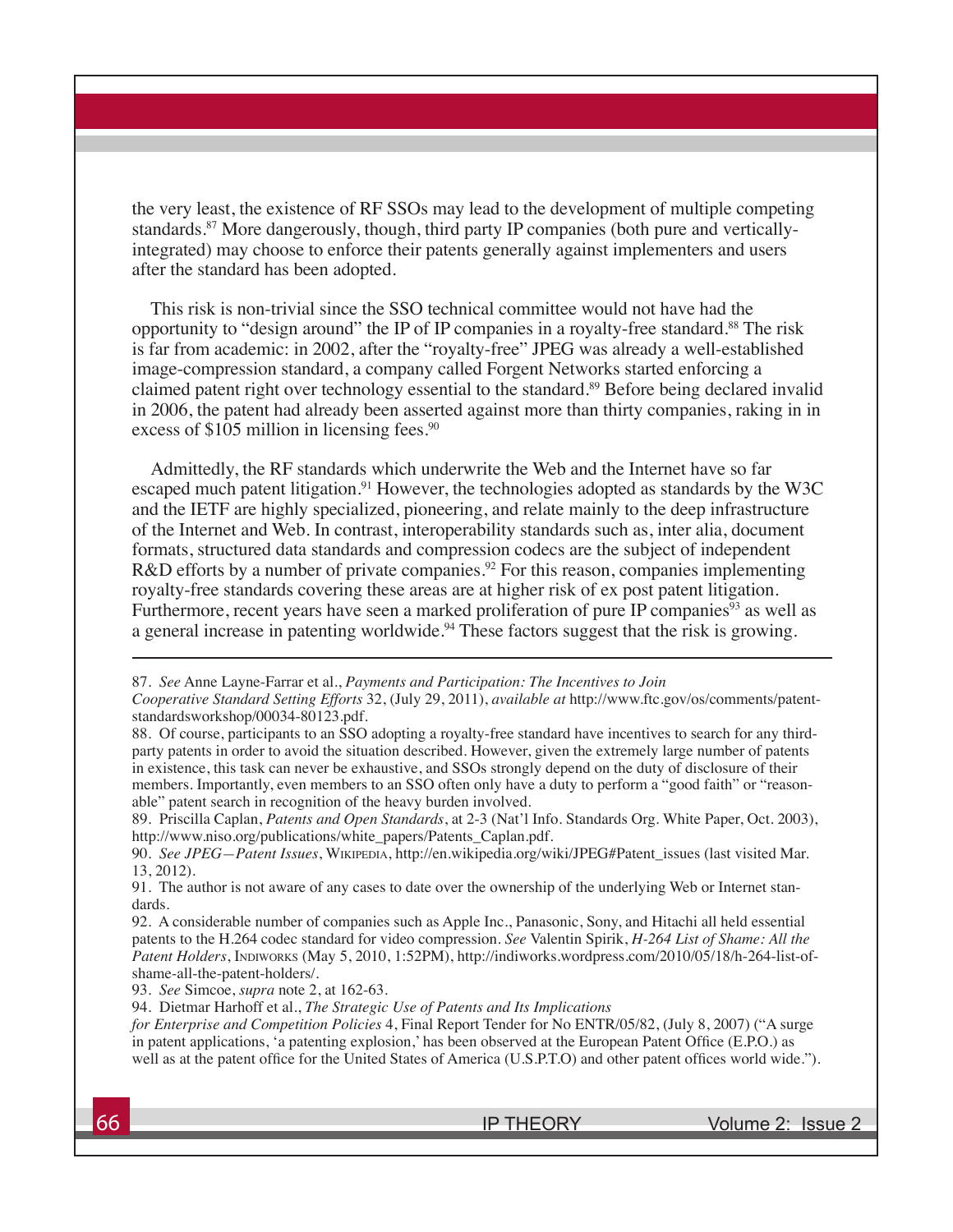#### **5. Dealing with the Challenge of Third Party IP Companies**

Given that RF interoperability standards have a higher risk of exposure to third party IP litigation than FRAND standards, governments, implementers, and users must adopt a strategy to deal with this risk in order to maintain the openness of interoperability standards.

#### *5.1 Defensive Patenting*

 One option would be to follow the lead of the open source community and adopt a strategy of "defensive patenting." In order to protect the openness of the Linux kernel, an IP company called the *Open Invention Network*<sup>95</sup>

 has a practice of acquiring patents relevant to the kernel and arranging royalty-free cross-licenses with third-party patent holders in order to guarantee mutual patent nonassertion, in a kind of "outsized" Non-Assertion Clause. The company plays a crucial role in maintaining the continued openness of the Linux operating system by a combination of the carrot of a royalty-free license to essential Linux patents and the stick of patent litigation.

If RF interoperability standards are to be defended in the same way as the Linux kernel, it would require SSO participants, as well as downstream implementers and users, to develop a culture of cooperation around IP management and filing patents similar to the open source community. This is perhaps not inconceivable given the potential for open source software companies to enter the market under a royalty-free licensing policy, who may well have incentives as well as experience of dealing with such risks. However, as in the case of NAC's already discussed, pure IP companies and in particular, patent trolls, often have little to lose by the threat of a counter-suit. For this reason, defensive patenting would only be partially effective as a solution to maintaining the openness of interoperability standards.

#### *5.2 Competition Law Remedies*

Compared to the United States, the EU has taken a stronger stance on using competition law to control the abuse of IP in the context of technological standards.<sup>96</sup> In the EU "patent ambush" case of *Rambus*,<sup>97</sup> the EU Commission imposed certain "commitments"<sup>98</sup>

98. *See* Counsel Regulation 1/2003, art. 9, 2003 O.J. L 1/1 (EC), *available at*

http://eur-lex.europa.eu/LexUriServ/LexUriServ.do?uri=OJ:l:2003:001:0001:0025:en:PDF.

IP THEORY  $V$  volume 2: Issue 2  $\sim$  67

<sup>95.</sup> *See Welcome*, Open Invention Network, http://www.openinventionnetwork.com/ (last visited Mar. 17, 2012).

<sup>96.</sup> *See* Carl Mair, *To What Extent Did the European Court of First Instance Apply the Essential Facilities Doctrine in Re Microsoft* (Aug. 20, 2010) (unpublished manuscript) (on file with author).

<sup>97.</sup> *See* Press Release, European Union, Antitrust: Commission Accepts Commitments from Rambus Lowering Memory Chip Royalty Rates (Dec. 9, 2009), *available at* http://europa.eu/rapid/pressReleasesAction. do?reference=IP/09/1897.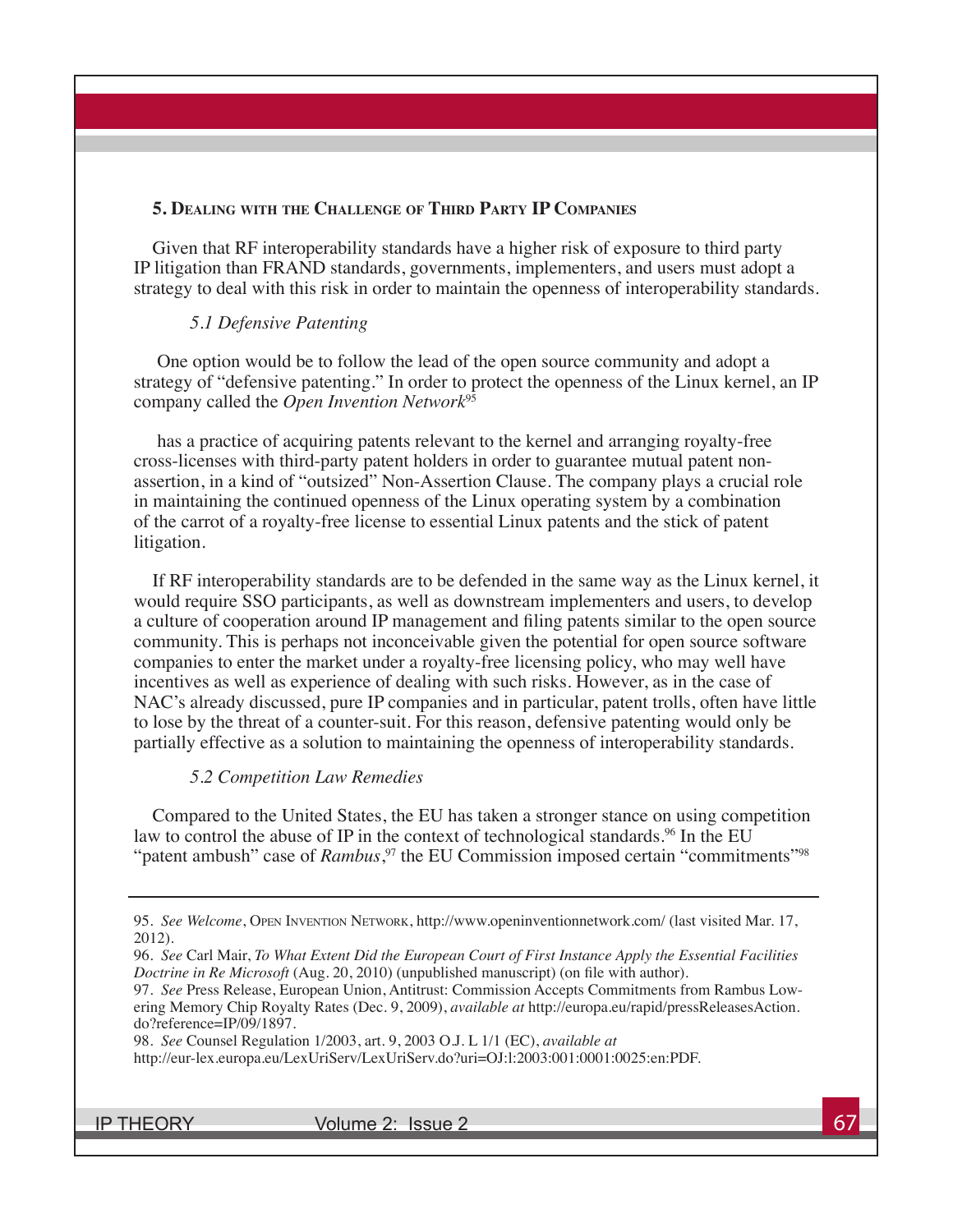designed to neutralize the deceptive conduct of the company, including granting "royalty holidays" to licensees of the essential patents, as well as royalty caps on several others.<sup>99</sup>

In the earlier EU case of *Microsoft*, the Court of First Instance (now the "General Court") arguably applied the so-called "essential facilities doctrine" to grant a compulsory license to certain "interoperability information" under FRAND terms to competitors in a derivative market to which that information was essential to compete.<sup>100</sup>

The European Courts' proactive stance on maintaining the openness of technological standards might seem to be encouraging for the situation of third party IP enforcement over an RF interoperability standard which we envisage. However, certain technical legal barriers make reliance on competition law for a remedy highly uncertain in practice.

First, the essential facilities doctrine requires that the IP owner<sup>101</sup> is in a dominant position.102 Though this could occasionally be the case, third party IP companies may very rarely meet this condition.<sup>103</sup> Second, the pure IP company would need to have refused to license the IP. In the circumstances we envisage, it is much more likely a third party IP company would attempt some sort of 'patent holdup' against standard implementers: so the problem would be one of 'excessive pricing' rather than one of refusal to supply. Third, even if, as in *Microsoft*, the third party IP company is compelled to license its IP under the essential facilities doctrine, such a license would most likely be on mandatory FRAND terms, and would not be royalty-free. In the case of *Rambus*, where certain 'royalty holidays' were granted, this was on facts where the company concerned deliberately misled the SSO by not disclosing its essential patent applications over the standard.104 In the situation we envisage, the third party company would never have participated in the SSO so could not be accused of deception nor misconduct of any kind. Furthermore, Art 31(h) of the *TRIPS* 

101. Furthermore, this analysis only concerns patents, not copyright. Copyrighted interoperability standards are able to be reverse-engineered (though, admittedly, often with great practical difficulty) under EU law. *See*  EU Directive 2009/24/EC, Legal Protection of Computer Programs, art. 6.2, 2009 O.J. L 111/17 *available at* http://eur-lex.europa.eu/LexUriServ/LexUriServ.do?uri=OJ:L:2009:111:0016:0022:EN:PDF,

<sup>99.</sup> *See* Commission Decision of Case Comp/38.636 – Rambus, 2010 O.J. C 30/15, para 49, *available at* http://eur-lex.europa.eu/LexUriServ/LexUriServ.do?uri=OJ:C:2010:030:0015:0016:EN:PDF.

<sup>100.</sup> *See generally* Case T-201/04, Re Microsoft v. Comm'n, 2007 E.C.R. II-3601.

in conjunction with EU Directive 2001/29/EC, recital 50, 2001 O.J. L 167, Harmonisation of Certain Aspects of Copyright and Related Rights in the Information Society, *available at* http://eur-lex.europa.eu/LexUriServ/ LexUriServ.do?uri=CELEX:32001L0029:EN:HTML.

<sup>102.</sup> *See* Mair, *supra* note 96.

<sup>103.</sup> A common misconception is that all essential IP rights over standards necessarily give rise to a dominant position. However, Damien Geradin outlines that there are a number of potential constraints which limit an essential IPR-holder's full discretion to maximize its royalties, such as "horizontal," "vertical," "dynamic," and "institutional constraints." *See* Damien Geradin *Standardization and Technological Innovation: Some Reflections on Ex-ante Licensing, FRAND, and the Proper Means to Reward Innovators*, at 3 (TILEC Discussion Paper 2006-017, June 2006), *available at* http://papers.ssrn.com/sol3/papers.cfm?abstract\_id=909011. 104. *See* Case Comp/38.636 – Rambus, *supra* note 99.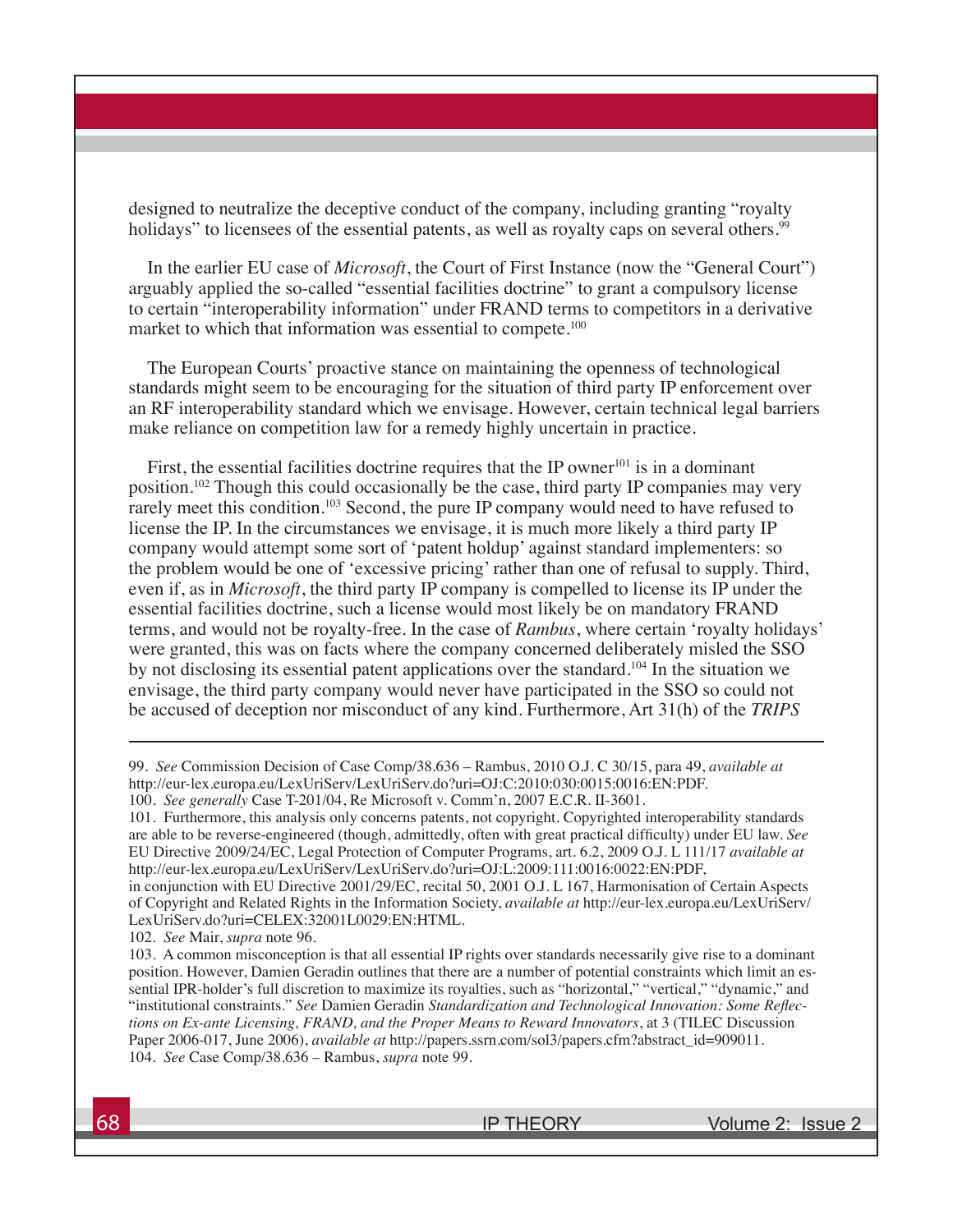*Agreement* would likely prevent a competition authority from granting compulsory licensing without providing the patentee with 'adequate remuneration'.<sup>105</sup> This would rule out the possibility of compulsory licensing on royalty-free terms.

Given the above, once a royalty-free interoperability standard is successfully challenged by a third party as infringing its patent, competition law can offer no remedy to reinstate its royalty-free status. The most it could do would be to grant a compulsory license on FRAND terms, as was the case in *Microsoft.* And as in *Microsoft,* this remedy offers little in the way of respite for open source software suppliers utilizing the GPL-family of licenses, who would remain unable to implement the standard.<sup>106</sup>

#### *5.3 Patent System Remedies*

In terms of remedies supplied by the patent system itself, the choices are considerably narrower. If we assume that the third party IP company's patents over the royalty-free interoperability standard were not achieved by deception as in the case of *Rambus*107 or by misusing the patent system as in *Astrazeneca*,<sup>108</sup> then very few options are available outside of outright patent invalidation.<sup>109</sup> Patent invalidation, however, would depend on the particular circumstances of each specific case.

Nevertheless, as in the case of the JPEG standard, patent invalidation in the context of software-related patents is a promising choice of action. This is because the current European practice<sup>110</sup> of granting software-related patents is deficient in many important

105.It is still not exactly clear to what extent *TRIPS* needs to be applied by the EU courts. In *Microsoft*, for instance, the General Court stated that Community law prevails over international norms, but went on to argue that its judgment was nevertheless consistent with Article 31(k) of *TRIPS*—a provision that allows competition concerns to trump IP rights in some cases. In any case, the fact that the Court chose to make the IP licensed on FRAND rather than royalty-free terms is perhaps indicative of the kind of licensing terms to be expected in future cases involving anti-competitive behaviour absent misconduct. For further discussion of the relation between *TRIPS* and EU competition law, see Sujitha Subramanian, *EU Obligation to the TRIPS Agreement: EU Microsoft Decision*, 21 Eur. J. Int'l L. 997 (2010), *available at* http://ejil.oxfordjournals.org/content/21/4/997. full.

107. *See* Case Comp/38.636 – Rambus, *supra* note 99.

IP THEORY Volume 2: Issue 2 69

<sup>106.</sup> Krzysztof Siewicz, Towards an Improved Regulatory Framework of Free Software, (Apr. 20, 2010) (unpublished doctoral thesis, University of Leiden), *available at* https://openaccess.leidenuniv.nl/bitstream/ handle/1887/15276/Towards\_an\_Improved\_242.pdf?sequence=3.

<sup>108.</sup> Case T-321/05, Aztrazeneca v. Comm'n, 2010 Gen. Ct.

<sup>109.</sup> The possibility of pure patent system remedies (as opposed to antitrust remedies) based on the equitable doctrine of patent misuse—such as the above cases represent—would not be a good course of action in the EU in any case. Firstly, EU patent laws are still jurisdiction-specific, meaning that pan-European remedies would not be available. Secondly, the doctrine is still under-developed for use in standards-related cases, particularly in the EU. For an assessment of the arguments for its use in such cases in the U.S. context. *See* Daryl Lim, *Misconduct in Standard-setting: A Case for Patent Misuse*, http://www.atrip.org/Content/Essays/Daryl%20Lim.pdf. 110. By "European," it is here meant the practice of EU Member States patent offices as well as to a lesser degree, the European Patent Office ("EPO") generally.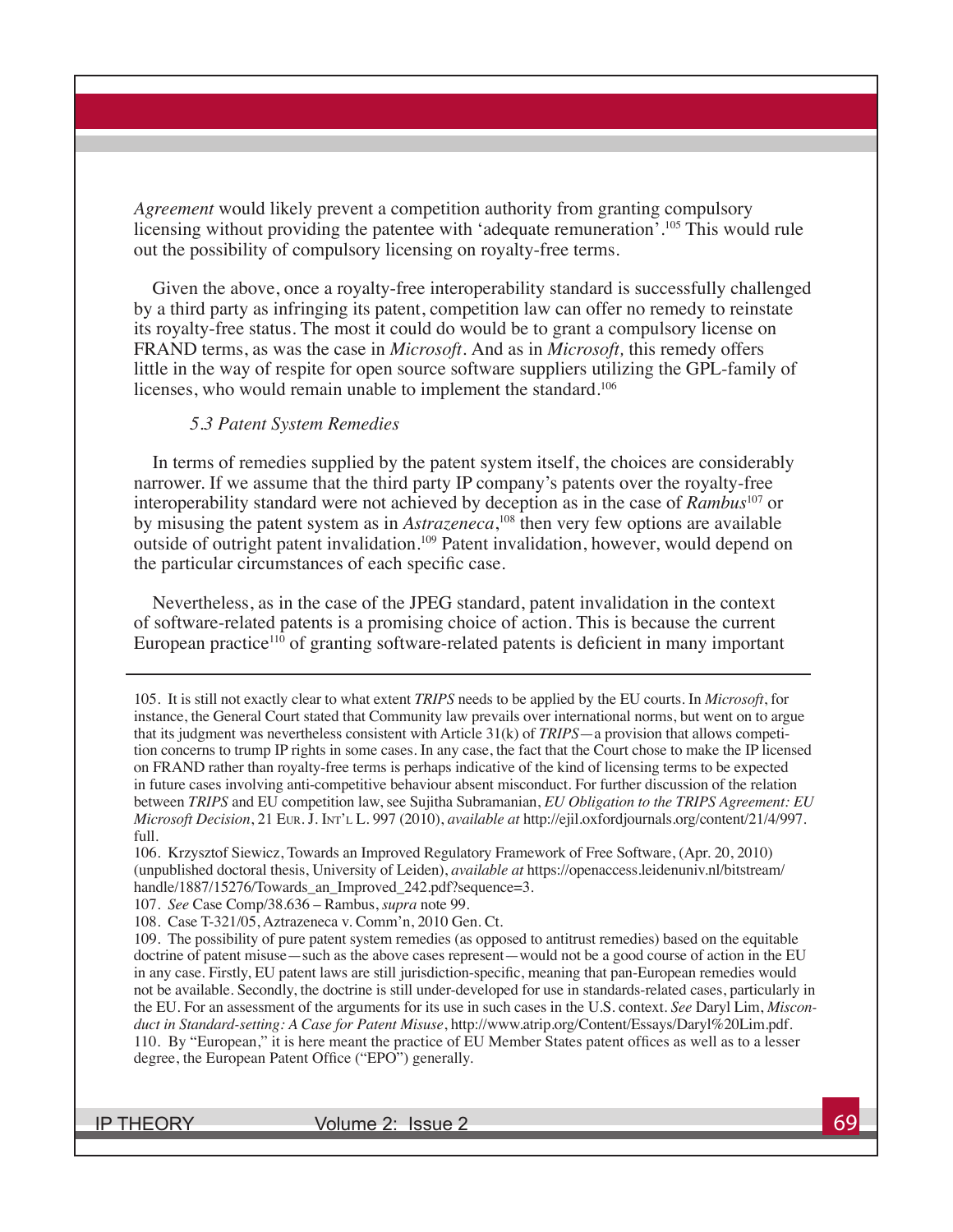respects, such as prior-art searches which only involve patent databases and occasionally non-patent literature.111 The cursory nature of these prior-art searches means that a great deal of software-related patents are probably granted which are technically invalid,<sup>112</sup> including perhaps those which may be relevant to interoperability standards. The UK Intellectual Property Office's on-going trial of a Peer-2-Patent programme—where patent validity examinations are outsourced to interested external experts, such as open source software programmers $113$ —is just one policy which is being investigated to try to improve the quality of software-related patents, and which could help in the long run to protect the openness of royalty-free interoperability standards.

Indeed, perhaps only real policy changes such as this will really have any effect on the risk exposure of royalty-free interoperability standards to third party IP infringement suits. This is because the risks of third party IP infringement which we envisage here are a result of SSO participants and technical committee's collective inability to locate relevant third-party patents during patent searches; and this, in turn, was due to the search burden created by excess patent proliferation. If the search burden is reduced due to the systematic invalidation of unmeritorious software-related patents by crowdsourcing prior-art searches, then the patent system itself as well as royalty-free interoperability standards will be generally more robust.

#### **6. Conclusion**

This essay has applied pressure to the notion that RF interoperability standards are less innovative than standards adopted under a FRAND licensing policy. Companies do have incentives to contribute proprietary technology to RF standards. These incentives relate to the potential of network effects to increase the penetration of their end-products incorporating the technology which can then be indirectly monetized by selling more products. However these incentives do not apply to pure IP companies and some large vertically-integrated companies, which an RF IPR policy may well discourage from participating in standardization. Since these companies are excluded from RF standardsetting, they could pose a threat to the integrity and openness of royalty-free interoperability standards in practice. This threat could be in the form of asserting patent claims against

112. In addition to concerns involving 'patent quality' (i.e., the issuance of invalid patents), commentators have also expressed concern regarding the (broad and sometimes vague) claim construction of software-related patents. See in particular, for the an analysis of the situation in the United States, JAMES BESSEN & MICHAEL J. Meurer, Patent Failure: How Judges, Bureaucrats, and Lawyers Put Innovators at Risk (2008). 113. *See supra* note 111.

<sup>111.</sup> The IPKat Blog summarized a presentation by Nigel Hanley from the UK IPO about software patents prior art searches. *See P2P; The Aftermath*, The IPKat Blog, (June 13, 2011, 11:02PM), http://ipkitten. blogspot.com/2011/06/p2p-aftermath.html ("Nigel Hanley from the UK IPO introduced the subject with an admission that the United Kingdom's Intellectual Property Office (IPO) primarily search patent databases and only search some of the available non-patent literature. They do some Internet searching but not much. P2P is about accessing that part of the prior art inaccessible to examiners.").